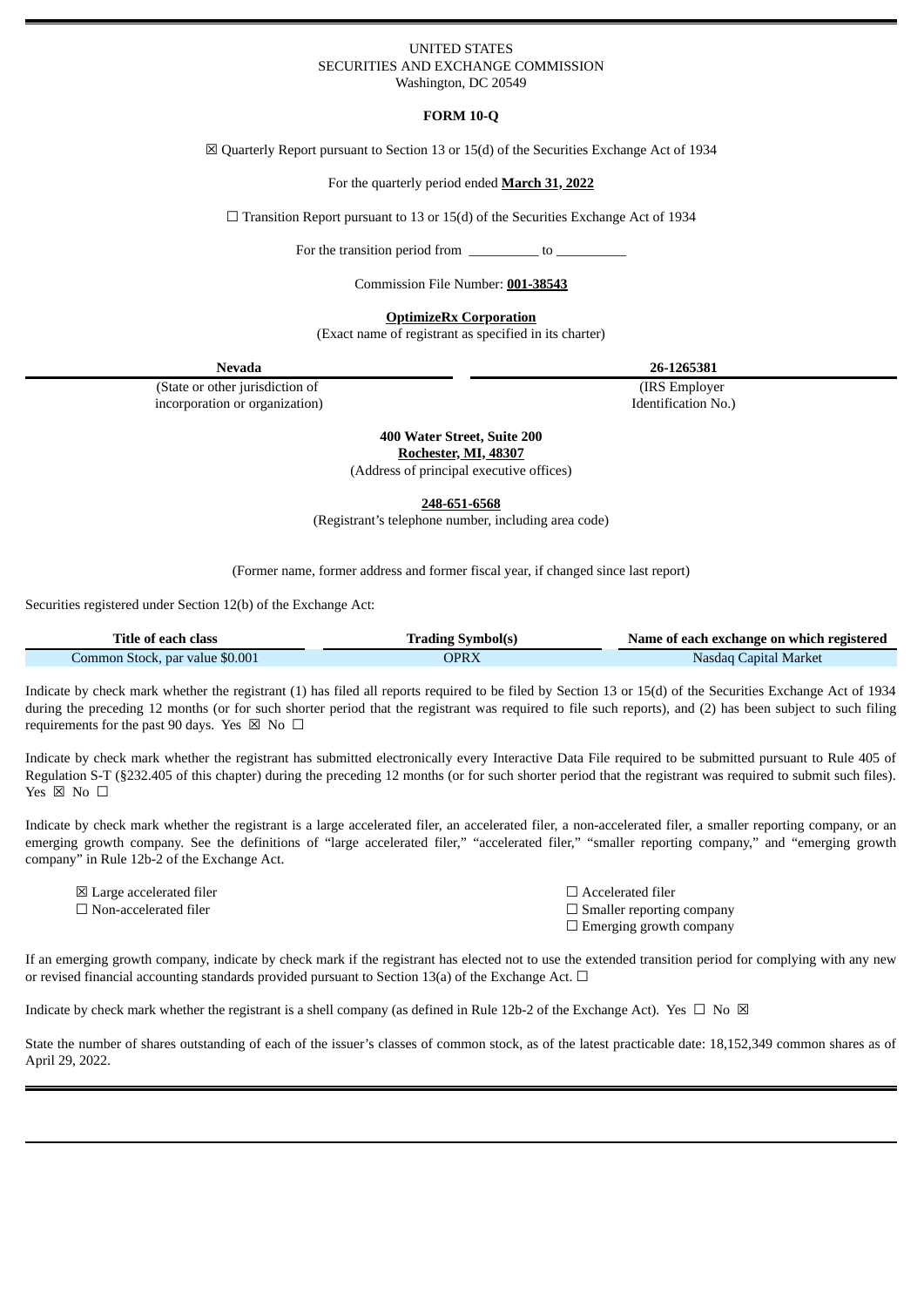# **TABLE OF CONTENTS**

# Page

# **PART I – FINANCIAL [INFORMATION](#page-2-0)**

| Item $1$ : | <b>Financial Statements (unaudited)</b>                                                      |    |
|------------|----------------------------------------------------------------------------------------------|----|
| Item 2:    | <b>Management's Discussion and Analysis of Financial Condition and Results of Operations</b> | 11 |
| Item 3:    | <b>Quantitative and Qualitative Disclosures About Market Risk</b>                            | 17 |
| Item $4$ : | <b>Controls and Procedures</b>                                                               | 17 |
|            | <b>PART II - OTHER INFORMATION</b>                                                           |    |
|            |                                                                                              |    |
| Item 1:    | <b>Legal Proceedings</b>                                                                     | 18 |
| Item 1A:   | <b>Risk Factors</b>                                                                          | 18 |
| Item 2:    | <b>Unregistered Sales of Equity Securities and Use of Proceeds</b>                           | 18 |
| Item 3:    | <b>Defaults Upon Senior Securities</b>                                                       | 18 |
| Item 4:    | <b>Mine Safety Disclosure</b>                                                                | 18 |
| Item 5:    | <b>Other Information</b>                                                                     | 18 |
| Item 6:    | <b>Exhibits</b>                                                                              | 18 |
|            |                                                                                              |    |

i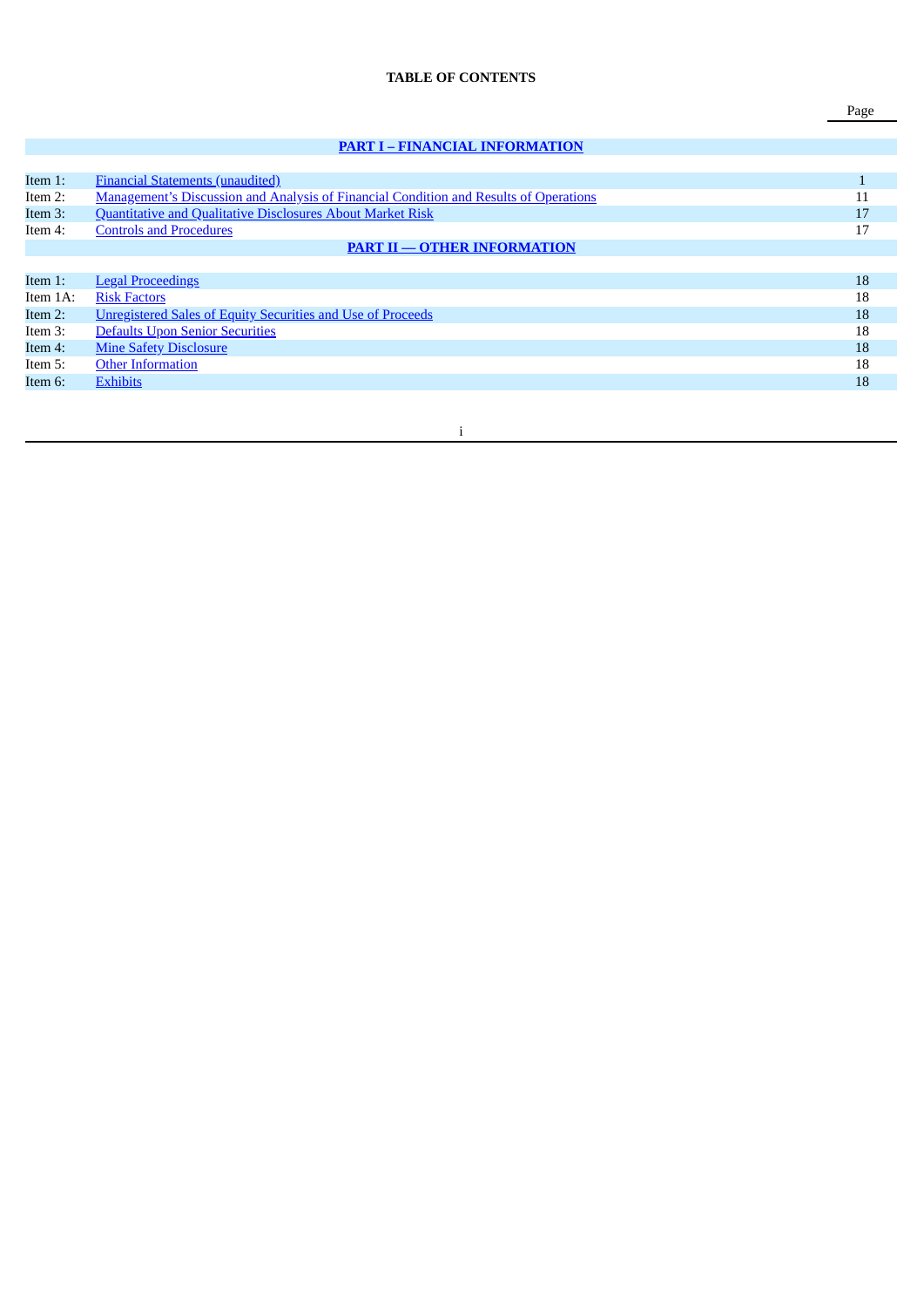# **PART I - FINANCIAL INFORMATION**

# <span id="page-2-1"></span><span id="page-2-0"></span>**Item 1. Financial Statements**

Our condensed consolidated financial statements included in this Form 10-Q are as follows:

| Condensed Consolidated Balance Sheets as of March 31, 2022 (unaudited) and December 31, 2021 (unaudited);       |
|-----------------------------------------------------------------------------------------------------------------|
| Condensed Consolidated Statements of Operations for the three months ended March 31, 2022 and 2021 (unaudited): |

- 4 Condensed Consolidated Statements of Changes in [Stockholders'](#page-5-0) Equity for the three months ended March 31, 2022 and 2021 (unaudited);
- 5 Condensed [Consolidated](#page-6-0) Statements of Cash Flows for the three months ended March 31, 2022 and 2021 (unaudited);
- 6 **Notes to Condensed [Consolidated](#page-7-0) Financial Statements (unaudited).**

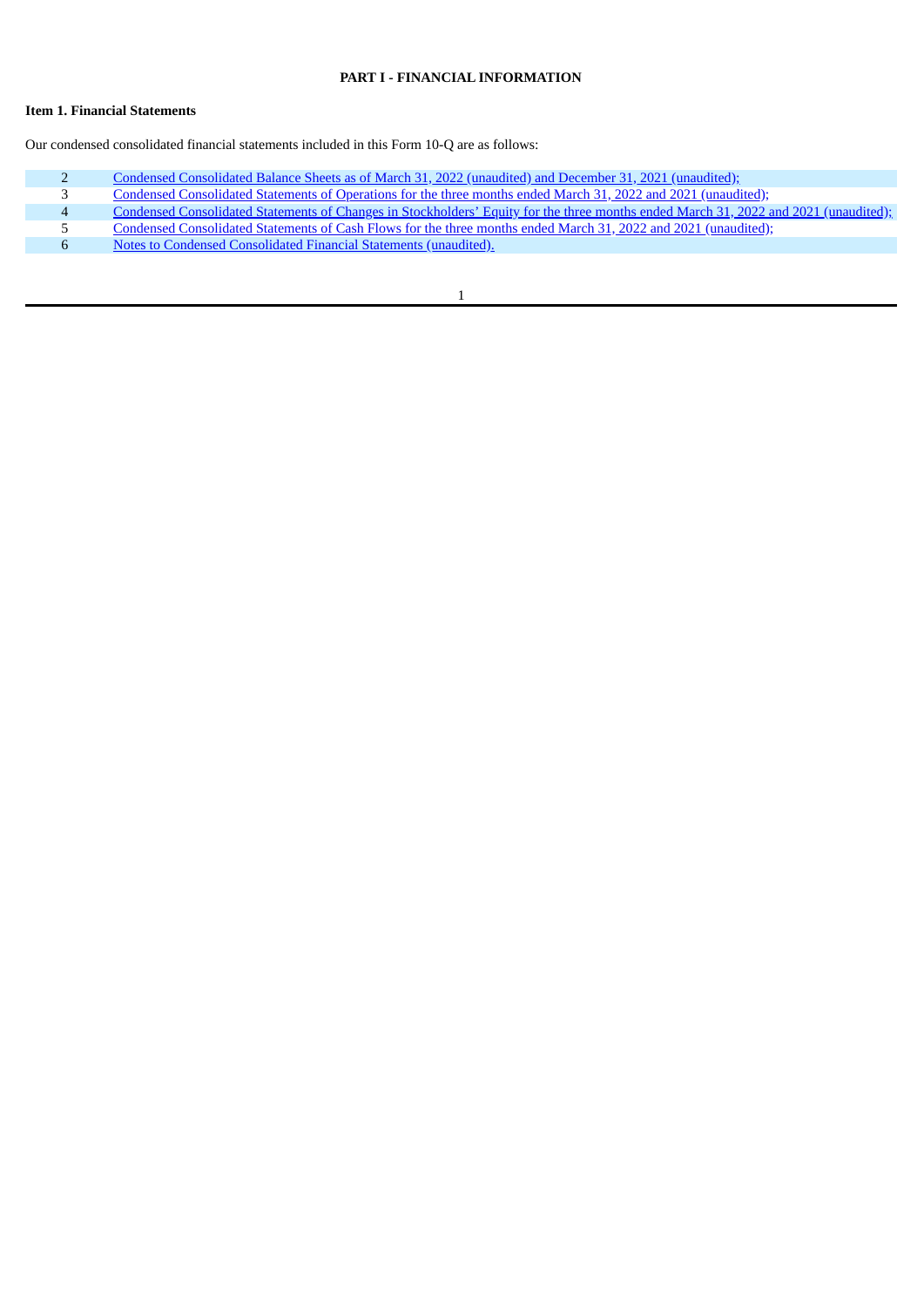# **OPTIMIZERX CORPORATION CONDENSED CONSOLIDATED BALANCE SHEETS (UNAUDITED)**

<span id="page-3-0"></span>

|                                                                                                                                                                                  |     | March 31,<br>2022 | December 31,<br>2021 |
|----------------------------------------------------------------------------------------------------------------------------------------------------------------------------------|-----|-------------------|----------------------|
| <b>ASSETS</b>                                                                                                                                                                    |     |                   |                      |
| Current Assets                                                                                                                                                                   |     |                   |                      |
| Cash and cash equivalents                                                                                                                                                        | \$  | 88,954,391        | \$<br>84,681,770     |
| Accounts receivable, net                                                                                                                                                         |     | 19,135,824        | 24,800,585           |
| Prepaid expenses and other                                                                                                                                                       |     | 4,609,489         | 5,630,655            |
| <b>Total Current Assets</b>                                                                                                                                                      |     | 112,699,704       | 115,113,010          |
| Property and equipment, net                                                                                                                                                      |     | 137,441           | 143,818              |
| <b>Other Assets</b>                                                                                                                                                              |     |                   |                      |
| Goodwill                                                                                                                                                                         |     | 14,740,031        | 14,740,031           |
| Intangible assets, net                                                                                                                                                           |     | 10,548,884        | 10,975,474           |
| Security deposits and other assets                                                                                                                                               |     | 12,859            | 12,859               |
| <b>Total Other Assets</b>                                                                                                                                                        |     | 25,301,774        | 25,728,364           |
| <b>TOTAL ASSETS</b>                                                                                                                                                              | \$. | 138,138,919       | \$140,985,192        |
|                                                                                                                                                                                  |     |                   |                      |
| <b>LIABILITIES AND STOCKHOLDERS' EQUITY</b>                                                                                                                                      |     |                   |                      |
| <b>Current Liabilities</b>                                                                                                                                                       |     |                   |                      |
| Accounts payable - trade                                                                                                                                                         | \$  | 600.729           | \$<br>606.808        |
| Accrued expenses                                                                                                                                                                 |     | 1,718,055         | 2,902,836            |
| Revenue share payable                                                                                                                                                            |     | 3,175,719         | 4,378,216            |
| Current portion of lease obligations                                                                                                                                             |     | 87,581            | 90,982               |
| Deferred revenue                                                                                                                                                                 |     | 1,293,044         | 1,389,907            |
| <b>Total Current Liabilities</b>                                                                                                                                                 |     | 6,875,128         | 9,368,749            |
| <b>Non-Current Liabilities</b>                                                                                                                                                   |     |                   |                      |
| Lease liabilities, net of current portion                                                                                                                                        |     | 212,946           | 236,726              |
| <b>Total Liabilities</b>                                                                                                                                                         |     | 7,088,074         | 9,605,475            |
| Commitments and contingencies (See note 8)                                                                                                                                       |     |                   |                      |
| Stockholders' Equity                                                                                                                                                             |     |                   |                      |
| Preferred stock, \$0.001 par value, 10,000,000 shares authorized, none issued and outstanding at March 31, 2022 or<br>December 31, 2021                                          |     |                   |                      |
| Common stock, \$0.001 par value, 166,666,667 shares authorized, 17,902,608 and 17,860,975 shares issued and<br>outstanding at March 31, 2022 and December 31, 2021, respectively |     | 17,903            | 17,861               |
| Additional paid-in-capital                                                                                                                                                       |     | 170,047,698       | 166,615,514          |
| Accumulated deficit                                                                                                                                                              |     | (39,014,756)      | (35, 253, 658)       |
| Total Stockholders' Equity                                                                                                                                                       |     | 131,050,845       | 131,379,717          |
| TOTAL LIABILITIES AND STOCKHOLDERS' EQUITY                                                                                                                                       | \$  | 138,138,919       | \$140,985,192        |

The accompanying notes are an integral part of these condensed consolidated financial statements.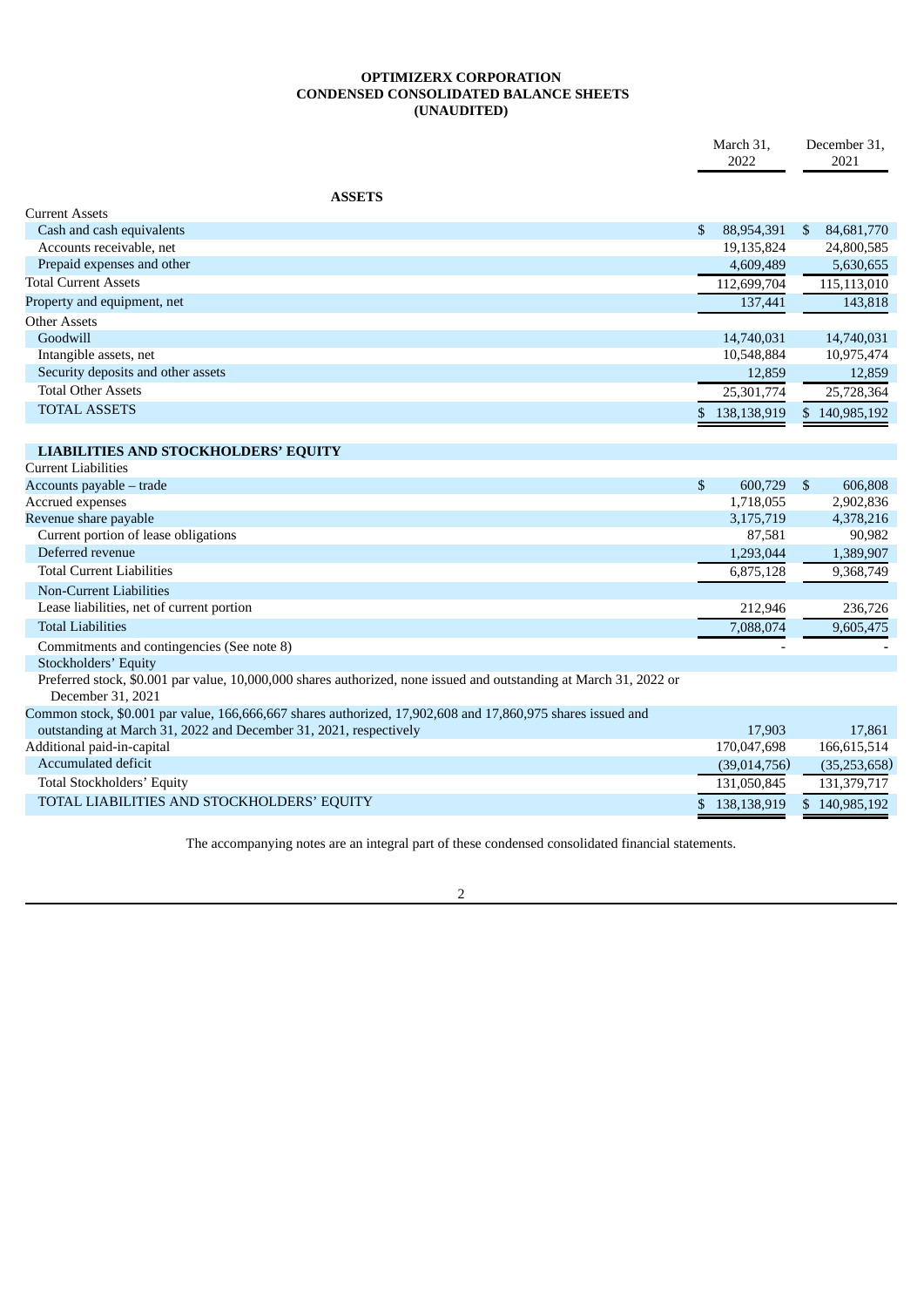# **OPTIMIZERx CORPORATION CONDENSED CONSOLIDATED STATEMENTS OF OPERATIONS (UNAUDITED)**

<span id="page-4-0"></span>

|                                                           |   | For the Three Months |     |            |  |
|-----------------------------------------------------------|---|----------------------|-----|------------|--|
|                                                           |   | Ended March 31,      |     |            |  |
|                                                           |   | 2022                 |     | 2021       |  |
| Revenue                                                   | S | 13,731,530           | \$. | 11,229,211 |  |
| Cost of revenues                                          |   | 5,629,858            |     | 5,104,603  |  |
| Gross margin                                              |   | 8,101,672            |     | 6,124,608  |  |
|                                                           |   |                      |     |            |  |
| <b>Operating expenses</b>                                 |   |                      |     |            |  |
| Salaries, Wages, & Benefits                               |   | 5,305,866            |     | 3,580,817  |  |
| Stock-based compensation                                  |   | 3,174,098            |     | 707,153    |  |
| Other general and administrative expenses                 |   | 3,382,809            |     | 2,474,946  |  |
| <b>Total operating expenses</b>                           |   | 11,862,773           |     | 6,762,916  |  |
| Loss from operations                                      |   | (3,761,101)          |     | (638, 308) |  |
| Other income                                              |   |                      |     |            |  |
| Interest income                                           |   | 3                    |     | 931        |  |
| Loss before provision for income taxes                    |   | (3,761,098)          |     | (637, 377) |  |
| Income tax benefit                                        |   |                      |     |            |  |
| <b>Net Loss</b>                                           |   | (3,761,098)          | \$  | (637, 377) |  |
| Weighted average number of shares outstanding - basic     |   | 17,878,068           |     | 16,101,837 |  |
| Weighted average number of shares outstanding $-$ diluted |   | 17,878,068           |     | 16,101,837 |  |
| Income (loss) per share $-$ basic                         |   | (0.21)               |     | (0.04)     |  |
| Income (loss) per share $-$ diluted                       |   | (0.21)               |     | (0.04)     |  |

The accompanying notes are an integral part of these condensed consolidated financial statements.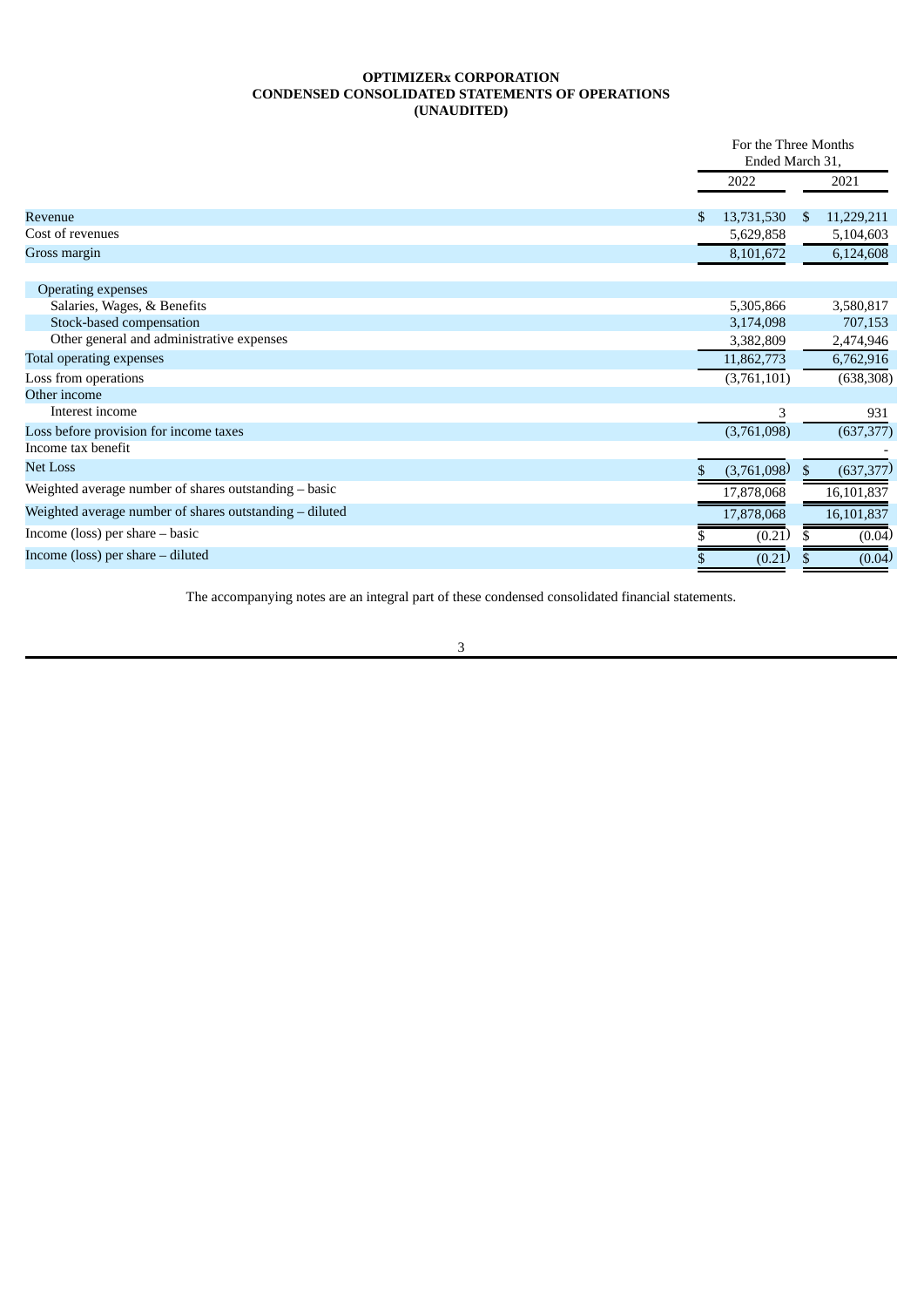# **OPTIMIZERx CORPORATION CONDENSED CONSOLIDATED STATEMENTS OF CHANGES IN STOCKHOLDERS' EQUITY FOR THE THREE MONTHS ENDED MARCH 31, 2022 AND 2021 (UNAUDITED)**

<span id="page-5-0"></span>

|                                                         |               | Additional<br>Paid in<br>Common Stock |        |                       | Accumulated |                          |              |                          |
|---------------------------------------------------------|---------------|---------------------------------------|--------|-----------------------|-------------|--------------------------|--------------|--------------------------|
|                                                         | <b>Shares</b> |                                       | Amount | Capital               |             | Deficit                  |              | Total                    |
| Balance January 1, 2022                                 | 17,860,975    | \$                                    | 17,861 | \$<br>166,615,514     | \$          | (35, 253, 658)           | \$           | 131,379,717              |
| Shares issued for stock options exercised               | 28,006        |                                       | 28     | 258,100               |             |                          |              | 258,128                  |
| Stock-based compensation expense<br>Net loss            | 13,627        |                                       | 14     | 3,174,084             |             | (3,761,098)              |              | 3,174,098<br>(3,761,098) |
| Balance March 31, 2022                                  | 17,902,608    | \$                                    | 17,903 | \$170,047,698         | \$          | (39,014,756)             | $\mathbb{S}$ | 131,050,845              |
|                                                         | Common Stock  |                                       |        | Additional<br>Paid in |             | Accumulated              |              |                          |
|                                                         | <b>Shares</b> |                                       | Amount | Capital               |             | Deficit                  |              | Total                    |
| Balance January 1, 2021                                 | 15,223,340    | \$                                    | 15,223 | 85,590,428<br>S       | \$          | (35,631,737)             | \$.          | 49,973,914               |
| Public offering of common shares, net of offering costs | 1,523,750     |                                       | 1,524  | 70,670,012            |             |                          |              | 70,671,536               |
| Shares issued as board compensation                     | 2,695         |                                       | 3      | 124,991               |             | -                        |              | 124,994                  |
| Shares issued for stock options exercised               | 510,803       |                                       | 511    | 1,119,500             |             | ٠                        |              | 1,120,011                |
| Stock-based compensation expense                        |               |                                       |        | 582,159               |             | $\overline{\phantom{0}}$ |              | 582,159                  |
| <b>Net loss</b>                                         |               |                                       |        |                       |             | (637, 377)               |              | (637, 377)               |
| Balance March 31, 2021                                  | 17,260,588    | \$                                    | 17,261 | \$158,087,090         | \$          | (36, 269, 114)           | \$           | 121,835,237              |

The accompanying notes are an integral part of these condensed consolidated financial statements.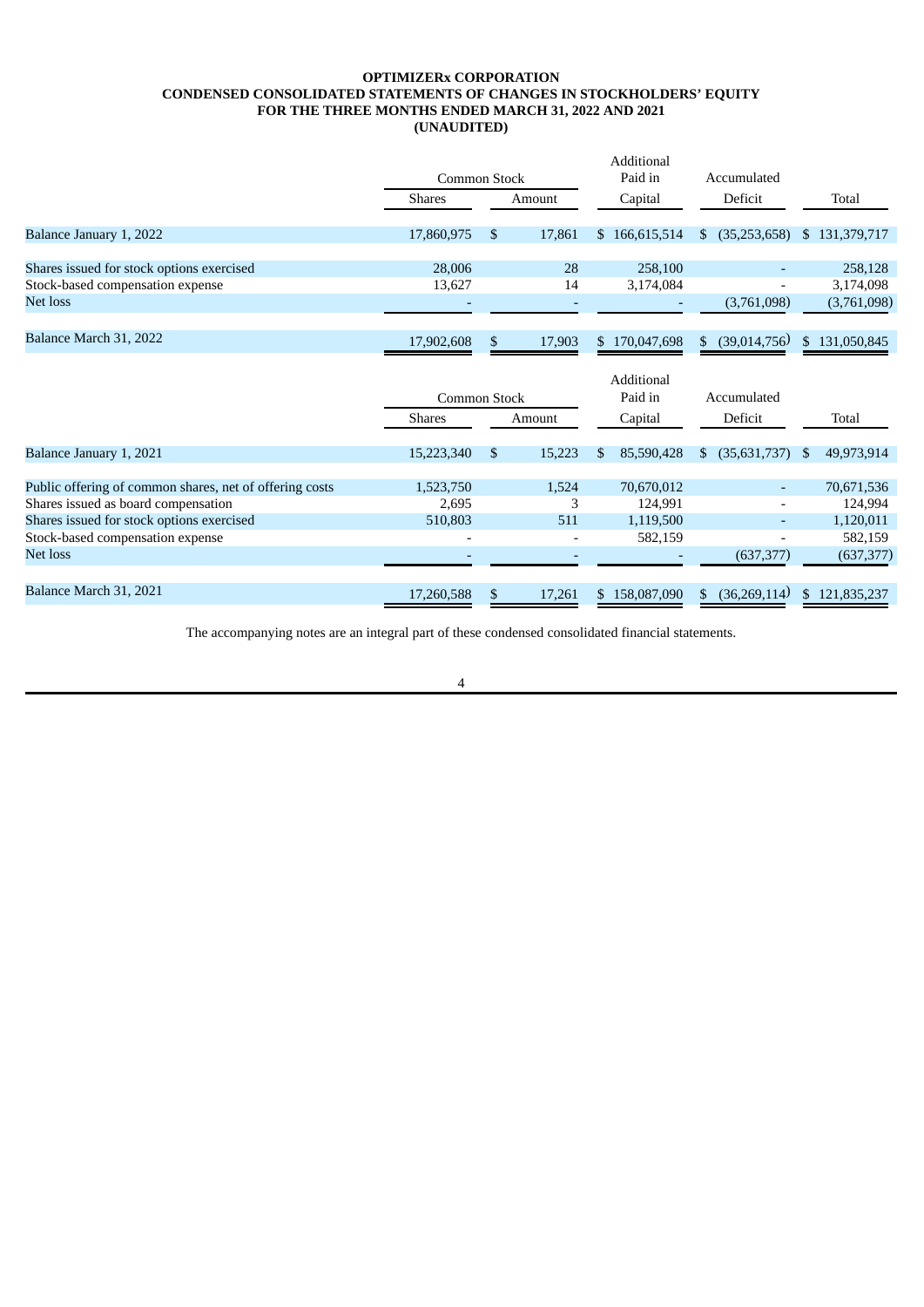# **OPTIMIZERx CORPORATION CONDENSED CONSOLIDATED STATEMENTS OF CASH FLOWS (UNAUDITED)**

<span id="page-6-0"></span>

|                                                                                 | For the Three Months<br>Ended March 31. |    |             |
|---------------------------------------------------------------------------------|-----------------------------------------|----|-------------|
|                                                                                 | 2022                                    |    | 2021        |
| <b>CASH FLOWS FROM OPERATING ACTIVITIES:</b>                                    |                                         |    |             |
| Net loss                                                                        | \$<br>$(3,761,098)$ \$                  |    | (637, 377)  |
| Adjustments to reconcile net loss to net cash provided by operating activities: |                                         |    |             |
| Depreciation and amortization                                                   | 471,539                                 |    | 496,321     |
| Stock-based compensation                                                        | 3,174,098                               |    | 582,159     |
| Stock issued for board service                                                  |                                         |    | 124,994     |
| Provision for loss on accounts receivable                                       | 21,000                                  |    | 20,000      |
| Changes in:                                                                     |                                         |    |             |
| Accounts receivable                                                             | 5,643,761                               |    | 3,126,815   |
| Prepaid expenses and other assets                                               | 1,021,166                               |    | 937,083     |
| Accounts payable                                                                | (6,079)                                 |    | (118, 971)  |
| Revenue share payable                                                           | (1,202,497)                             |    | (1,476,063) |
| Accrued expenses and other liabilities                                          | (1, 184, 781)                           |    | (1,550,569) |
| Operating leases, net                                                           | (2)                                     |    | (987)       |
| Deferred revenue                                                                | (96, 863)                               |    | 162,345     |
| NET CASH PROVIDED BY OPERATING ACTIVITIES                                       | 4,080,244                               |    | 1,665,750   |
| <b>CASH FLOWS USED IN INVESTING ACTIVITIES:</b>                                 |                                         |    |             |
| Purchase of property and equipment                                              | (14, 480)                               |    | (19, 871)   |
| Purchase of intangible assets, including intellectual property rights           | (51,271)                                |    | (64, 693)   |
| NET CASH USED IN INVESTING ACTIVITIES                                           | (65, 751)                               |    | (84, 564)   |
| <b>CASH FLOWS PROVIDED BY FINANCING ACTIVITIES:</b>                             |                                         |    |             |
| Proceeds from public offering of common stock, net of offering costs            | $\blacksquare$                          |    | 70,671,536  |
| Proceeds from exercise of stock options                                         | 258,128                                 |    | 1,120,011   |
| Payment of contingent consideration                                             |                                         |    | (1,610,813) |
| NET CASH PROVIDED BY FINANCING ACTIVITIES                                       | 258,128                                 |    | 70,180,734  |
| NET INCREASE (DECREASE) IN CASH AND CASH EQUIVALENTS                            | 4,272,621                               |    | 71,761,920  |
| CASH AND CASH EQUIVALENTS - BEGINNING OF PERIOD                                 | 84,681,770                              |    | 10,516,776  |
|                                                                                 |                                         |    |             |
| CASH AND CASH EQUIVALENTS - END OF PERIOD                                       | 88,954,391                              | \$ | 82,278,696  |
| SUPPLEMENTAL CASH FLOW INFORMATION:                                             |                                         |    |             |
| Cash paid for interest                                                          | \$                                      | \$ |             |
| Cash paid for income taxes                                                      | \$                                      | \$ |             |
| Lease liabilities arising from right of use assets                              | \$                                      | S  |             |

The accompanying notes are an integral part of these condensed consolidated financial statements.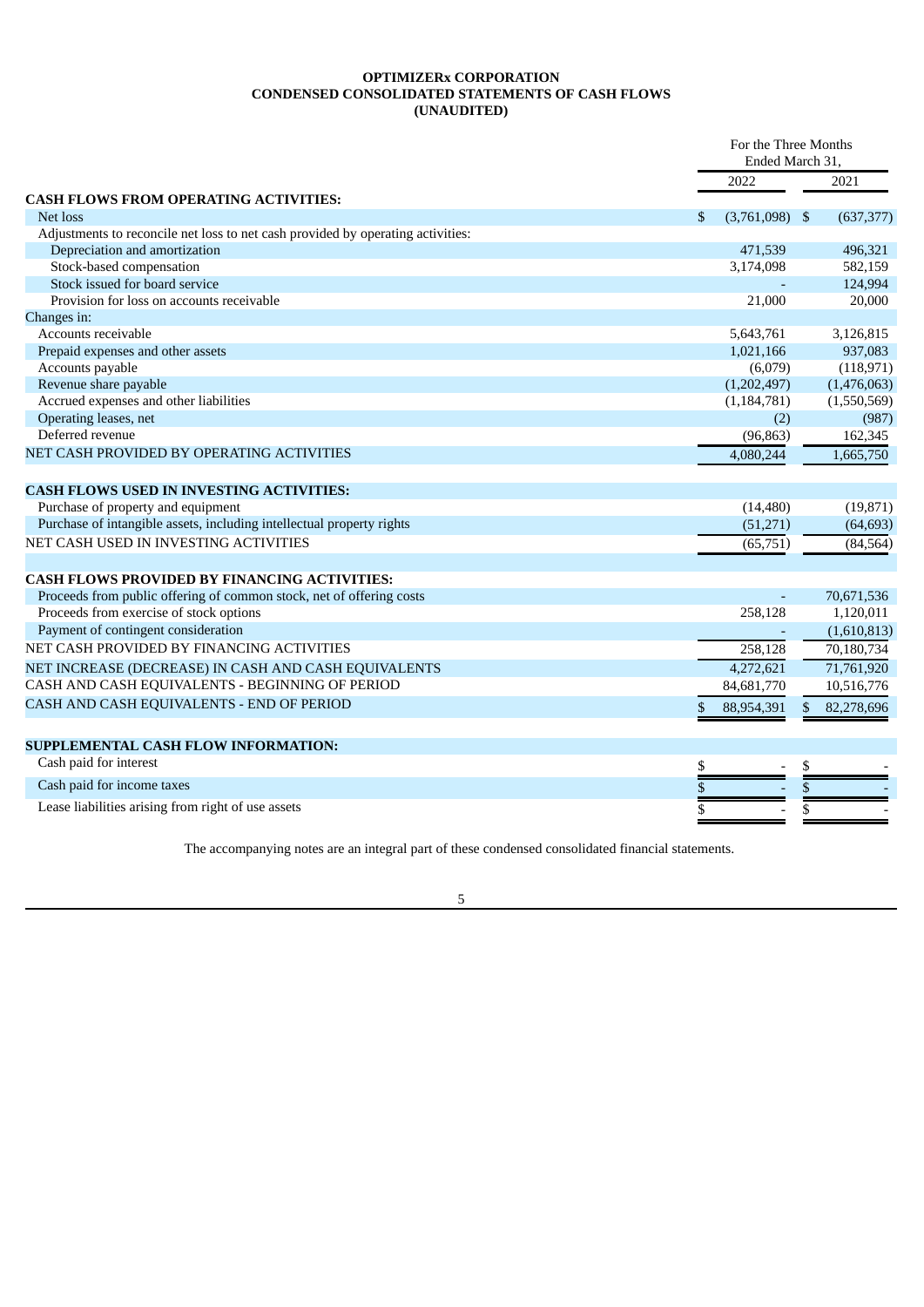## <span id="page-7-0"></span>NOTE 1 – NATURE OF BUSINESS AND BASIS OF PRESENTATION

The accompanying condensed consolidated financial statements include OptimizeRx Corporation and its wholly owned subsidiaries (collectively, the "Company", "we", "our", or "us").

We are a digital health technology company enabling care-focused engagement between life sciences organizations, healthcare providers, and patients at critical junctures throughout the patient care journey. Connecting over 60% of U.S. healthcare providers and millions of their patients through an intelligent technology platform embedded within a proprietary point-of-care network, OptimizeRx helps patients start and stay on their medications.

The condensed consolidated financial statements for the three months ended March 31, 2022 and 2021 have been prepared by us without audit pursuant to the rules and regulations of the U.S. Securities and Exchange Commission. In the opinion of management, all adjustments necessary to present fairly our financial position at March 31, 2022, and our results of operations, changes in stockholders' equity, and cash flows for the three months ended March 31, 2022 and 2021, have been made. Those adjustments consist of normal and recurring adjustments. The condensed consolidated condensed balance sheet as of December 31, 2021, has been derived from the audited consolidated condensed balance sheet as of that date.

Certain information and note disclosures, including a detailed discussion about the Company's significant accounting policies, normally included in our annual financial statements prepared in accordance with generally accepted accounting principles have been condensed or omitted. These consolidated condensed financial statements should be read in conjunction with a reading of the financial statements and notes thereto included in our Annual Report on Form 10-K for the fiscal year ended December 31, 2021, as filed with the U.S. Securities and Exchange Commission on February 28, 2022.

The results of operations for the three months ended March 31, 2022, are not necessarily indicative of the results to be expected for the full year.

#### NOTE 2 – NEW ACCOUNTING STANDARDS

In December 2019, the FASB issued ASU No. 2019-12, *Income Taxes (Topic 740): Simplifying the Accounting for Income Taxes*. ASU 2019-12 is intended to improve consistent application and simplify the accounting for income taxes. ASU 2019-12 removes certain exceptions to the general principles in Topic 740 and clarifies and amends existing guidance. ASU 2019-12 is effective for annual and interim reporting periods beginning after December 15, 2020, with early adoption permitted. The Company adopted this standard effective January 1, 2021. The adoption of this standard did not have a material effect on our financial position, results of operations, or cash flows.

#### *Not Yet Adopted*

ASU Topic 2021-08 Business Combinations (Topic 805), Accounting for Contract Assets and Contract Liabilities from Contracts with Customers, which requires contract assets and contract liabilities acquired in a business combination to be recognized and measured by the acquirer on the acquisition date in accordance with ASC 606, Revenue from Contracts with Customers, as if it had originated the contracts. The standard is effective for the Company's fiscal year beginning January 1, 2023, with early adoption permitted. The Company is currently evaluating the effect of this pronouncement on its Consolidated Financial Statements, but it is not expected to have a material impact.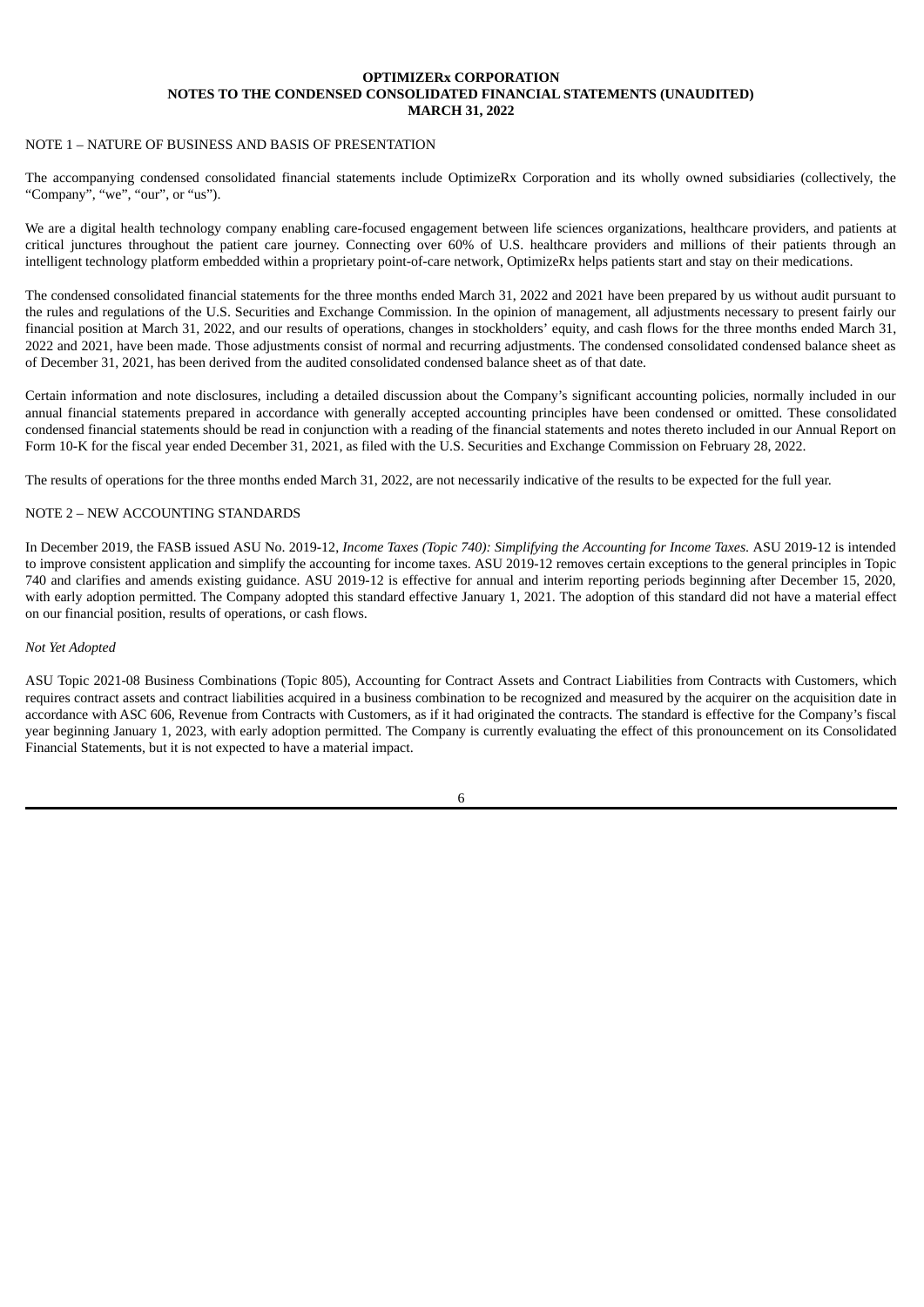#### NOTE 3 – REVENUES

Under ASC 606, *Revenue from Contracts with Customers*, we record revenue when earned, rather than when billed. From time to time, we may record revenue based on our revenue recognition policies in advance of being able to invoice the customer, or we may invoice the customer prior to being able to recognize the revenue. Included in accounts receivable are unbilled amounts of \$2,824,724 and \$2,110,865 at March 31, 2022, and December 31, 2021, respectively. Amounts billed in advance of revenue recognition are presented as deferred revenue on the condensed consolidated balance sheets.

The Company has several signed contracts with customers for the distribution of messaging, or other services, which include payment in advance. The payments are not recorded as revenue until the revenue is earned under its revenue recognition policy. Deferred revenue was \$1,293,044 and \$1,389,907 as of March 31, 2022 and December 31, 2021, respectively. The contracts are all short term in nature and all revenue is expected to be recognized within 12 months, or less. Following is a summary of activity for the deferred revenue account for the quarter ended March 31.

| Balance January 1, 2022 | 1,389,907   |
|-------------------------|-------------|
| Revenue recognized      | (6,013,181) |
| Amount collected        | 5,916,318   |
| Balance March 31, 2022  | 1.293.044   |

The majority of our revenue is earned from life sciences companies, such as pharmaceutical and biotech companies, or medical device makers. A small portion of our revenue is earned from other sources, such as associations and technology companies. A break down is set forth in the table below.

|                               |     | Three Months Ended<br>March 31, |    |            |
|-------------------------------|-----|---------------------------------|----|------------|
|                               |     | 2022                            |    | 2021       |
| Revenue from:                 |     |                                 |    |            |
| <b>Life Science Companies</b> | \$. | 13,717,930                      | \$ | 10,862,041 |
| Other                         |     | 13,600                          |    | 367,170    |
| <b>Total Revenue</b>          |     | 13,731,530                      |    | 11,229,211 |

#### NOTE 4 – LEASES

We have operating leases for office space in two multitenant facilities with lease terms greater than 12 months, which are recorded as assets and liabilities on our condensed consolidated balance sheets. These leases include our corporate headquarters, located in Rochester, Michigan, and a technical facility in Zagreb, Croatia. We also had a lease on office space in Cranbury, New Jersey, which expired in January 2022. We did not renew the New Jersey lease. For leases that contain renewal options, we have only assumed renewal for the headquarters lease. Lease-related assets, or right-of-use assets, are recognized at the lease commencement date at amounts equal to the respective lease liabilities, adjusted for prepaid lease payments, initial direct costs, and lease incentives received. Lease-related liabilities are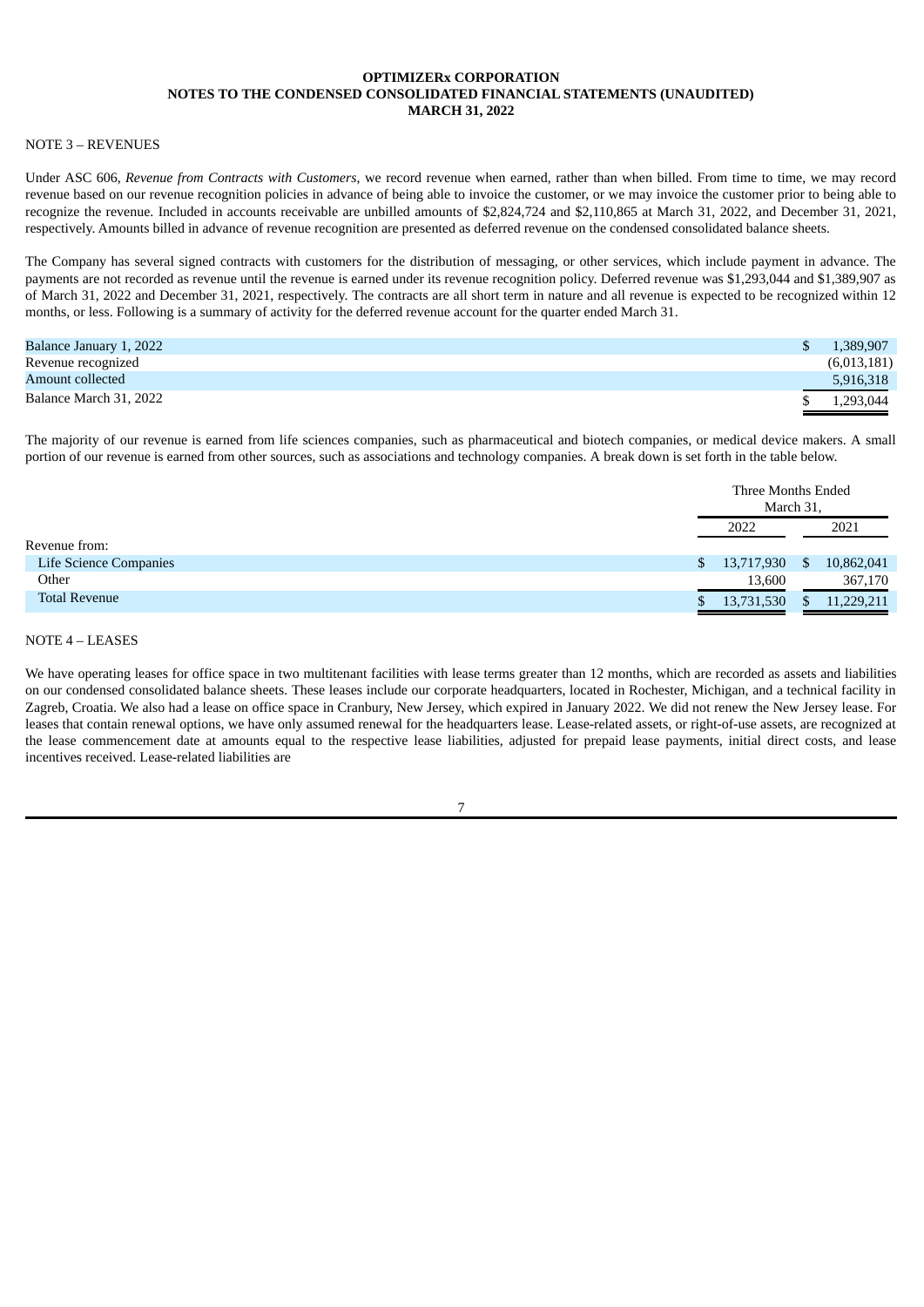#### NOTE 4 – LEASES (continued)

recognized at the present value of the remaining contractual fixed lease payments, discounted using our incremental borrowing rate. Amortization of the right of use assets is recognized as non-cash lease expense on a straight-line basis over the lease term, while variable lease payments are expensed as incurred. Short term lease costs include month to month leases and occasional rent for transient meeting and office spaces in shared office space facilities.

For the three months ended March 31, 2022 and 2021, the Company's lease cost consists of the following components, each of which is included in operating expenses within the Company's condensed consolidated statements of operations:

|                       |    | Three Months<br>Ended<br>March 31, |     | Three Months<br>Ended |  |
|-----------------------|----|------------------------------------|-----|-----------------------|--|
|                       |    |                                    |     | March 31,             |  |
|                       |    | 2022                               |     | 2021                  |  |
| Operating lease cost  | \$ | 26,718                             | S   | 33,365                |  |
| Short-term lease cost |    | 8,092                              |     | 15,924                |  |
| Total lease cost      |    | 34,810                             | SS. | 49,289                |  |

The table below presents the future minimum lease payments to be made under operating leases as of March 31, 2022:

#### **As of March 31, 2022**

| 2022                           | 74,220  |
|--------------------------------|---------|
| 2023                           | 98,961  |
| 2024                           | 80,334  |
| 2025                           | 70,224  |
| <b>Total</b>                   | 323,739 |
| Less: discount                 | 23,212  |
| <b>Total lease liabilities</b> | 300,527 |

The weighted average remaining lease term at March 31, 2022 for operating leases is 3.4 years and the weighted average discount rate used in calculating the operating lease asset and liability is 4.5%. Cash paid for amounts included in the measurement of lease liabilities was \$24,493 and \$30,846 for the three months ending March 31, 2022 and 2021, respectively. For the three months ended March 31, 2022 and 2021, payments on lease obligations were \$27,898 and \$35,657, respectively, and amortization on the right of use assets was \$28,023 and \$29,859, respectively.

#### NOTE 5 – STOCKHOLDERS' EQUITY

During the quarter ended March 31, 2022, we issued a total of 28,006 shares of our common stock and received total proceeds of \$258,128 in connection with the exercise of stock options under our 2013 Incentive Plan. We also issued 13,627 shares in connection with the vesting of restricted stock units under the same plan.

During the quarter ended March 31, 2021, we issued a total of 510,803 shares of our common stock in connection with the exercise of stock options under our 2013 Incentive Plan. A total of 368,329 shares were issued in a cashless transaction related to 394,739 expiring options using the net settled method whereby 26,410 options were used to pay the purchase price. The remaining 116,064 shares issued in connection with the exercise of options were all issued for cash for total proceeds of \$1,120,011.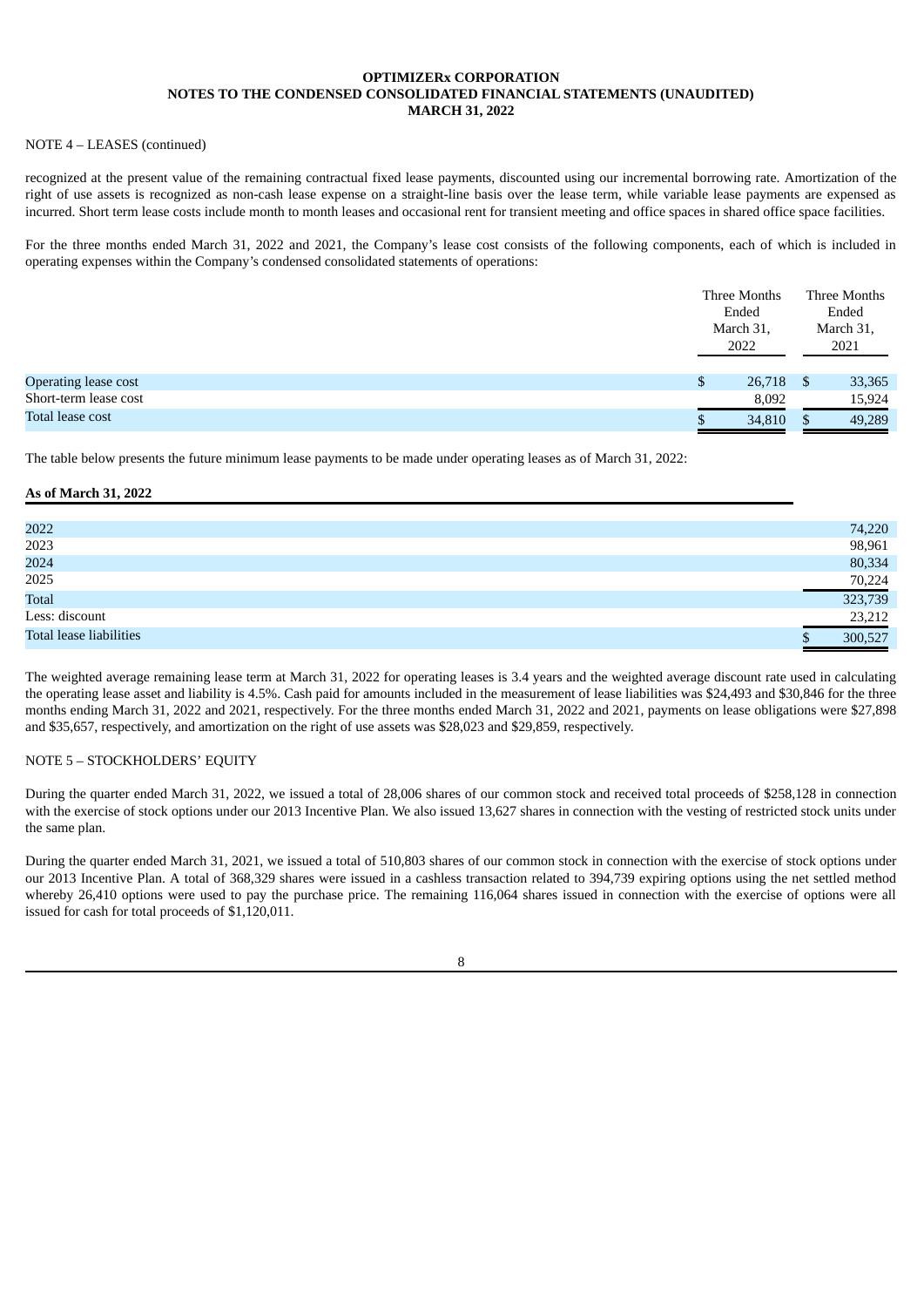## NOTE 5 – STOCKHOLDERS' EQUITY (continued)

During the quarter ended March 31, 2021, in an underwritten primary offering, we issued 1,523,750 shares of our common stock for gross proceeds of \$75,425,625. In connection with this transaction, we incurred equity issuance costs of \$4,754,089 related to payments to the underwriter, advisors and legal fees associated with the transaction, resulting in net proceeds to the Company of \$70,671,536.

During the quarter ended March 31, 2021, we issued 2,695 shares of our common stock to our independent directors in connection with our Director Compensation Plan. These shares were valued at \$124,994 at the day of issuance.

#### NOTE 6 – STOCK BASED COMPENSATION

We use the fair value method to account for stock-based compensation, including both options and restricted stock units. We recorded \$905,743 and \$391,318 in compensation expense in the three months ended March 31, 2022 and 2021, respectively, related to options issued under our equity compensation plans. This includes expense related to options issued in prior years for which the requisite service period for those options includes the current period as well as options issued in the current period. The fair value of these instruments was calculated using the Black-Scholes option pricing model. There is \$10,390,172 of remaining expense related to unvested options to be recognized in the future over a weighted average period of 2.4 years. The total intrinsic value of outstanding options at March 31, 2022 was \$8,474,053.

We recorded \$2,268,355 and \$190,841 in compensation expense related to restricted stock units in the three months ended March 31, 2022 and 2021, respectively. These units vest both over time and based on market conditions. Of the \$2,268,355 recorded in compensation expense, \$1,503,359 is related to market-based equity grants. The expense related to the market-based grants was calculated using a Monte Carlo simulation. There is \$19,175,194 of remaining expense related to unvested restricted stock units to be recognized in the future over a weighted average period of 2.3 years.

#### NOTE 7 – EARNINGS (LOSS) PER SHARE

Basic earnings per share ("EPS") is computed by dividing net income (loss) by the weighted average number of common shares outstanding during the period.

The number of shares related to options and restricted stock units included in diluted EPS is based on the "Treasury Stock Method" prescribed in ASC 260- 10, Earnings per Share. This method assumes the theoretical repurchase of shares using proceeds of the respective stock options exercised, and for restricted stock units, the amount of compensation cost attributed to future services which have not yet been recognized, and the amount of current and deferred tax benefit, if any, that would be credited to additional paid in capital upon the vesting of the restricted stock units, at a price equal to the issuer's average stock price during the related earnings period. Accordingly, the number of shares includable in the calculation of EPS in respect of the stock options and restricted stock units is dependent on this average stock price and will increase as the average stock price increases.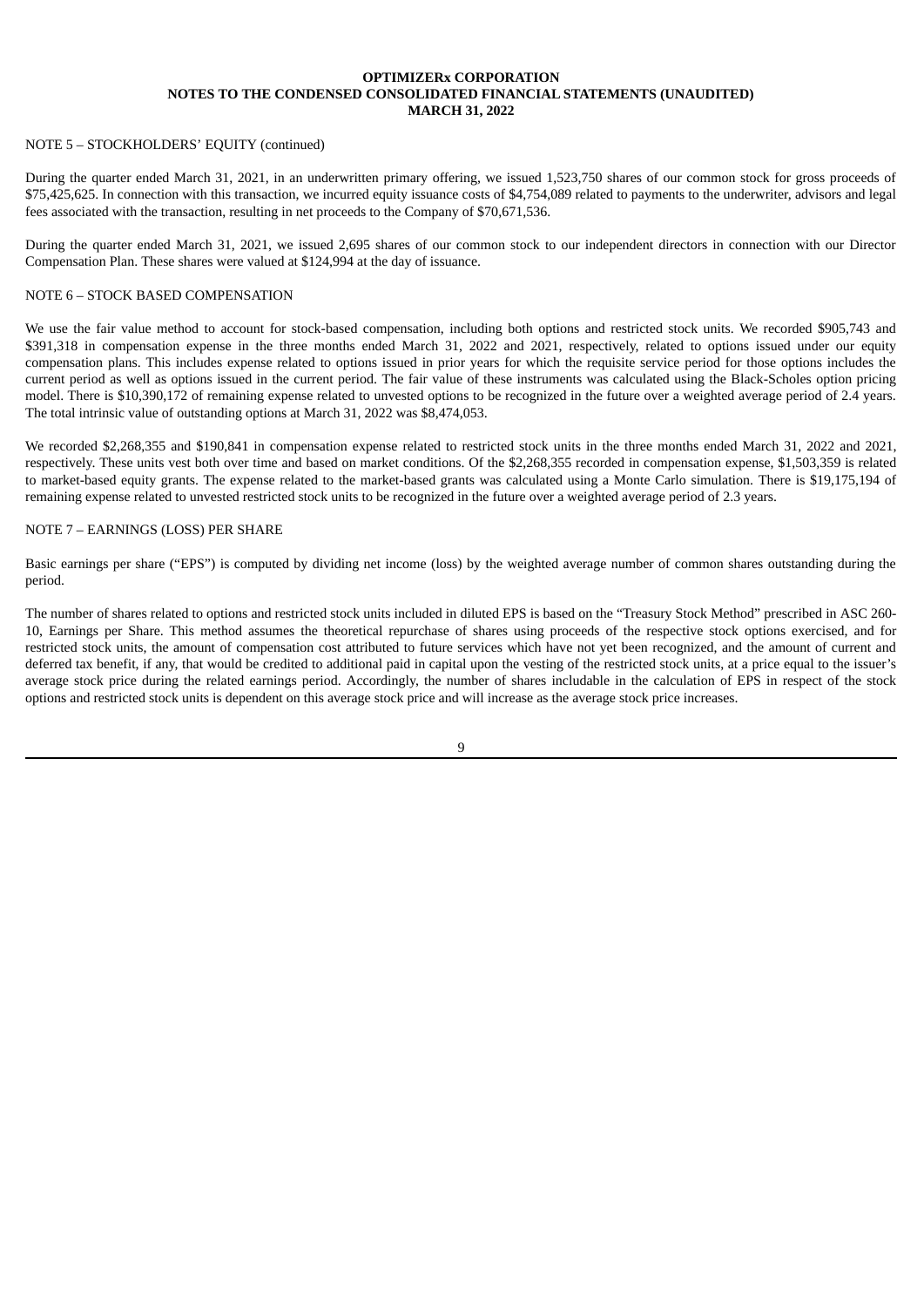# NOTE 7 – EARNINGS (LOSS) PER SHARE (continued)

The following table sets forth the computation of basic and diluted net loss per share.

|                                                                          |   | Three Months Ended<br>March 31, |              |            |
|--------------------------------------------------------------------------|---|---------------------------------|--------------|------------|
|                                                                          |   | 2022                            |              | 2021       |
| Numerator                                                                |   |                                 |              |            |
| Net Loss                                                                 |   | (3,761,098)                     | $\mathbb{S}$ | (637, 377) |
|                                                                          |   |                                 |              |            |
| Denominator                                                              |   |                                 |              |            |
| Weighted average shares outstanding used in computing net loss per share |   |                                 |              |            |
| <b>Basic</b>                                                             |   | 17,878,068                      |              | 16,101,837 |
| Effect of dilutive stock options, warrants, and stock grants             |   |                                 |              |            |
| <b>Diluted</b>                                                           |   | 17,878,068                      |              | 16,101,837 |
|                                                                          |   |                                 |              |            |
| Net Loss per share                                                       |   |                                 |              |            |
| <b>Basic</b>                                                             | ሖ | (0.21)                          | - \$         | (0.04)     |
| <b>Diluted</b>                                                           |   | (0.21)                          |              | (0.04)     |

No calculation of diluted earnings per share is included for 2022 or 2021 as the effect of the calculation would be anti-dilutive. The number of common shares potentially issuable upon the exercise of certain options that were excluded from the diluted loss per common share calculation in 2022 was 221,251 related to options, and 77,446 related to restricted stock units, for a total of 298,697 shares. The number of common shares potentially issuable upon the exercise of certain options that were excluded from the diluted loss per common share calculation in 2021 was 846,441 related to options, and 137,304 related to restricted stock units, for a total of 983,745 shares.

## NOTE 8 – CONTINGENCIES

*Litigation*

The Company is not currently involved in any legal proceedings.

#### NOTE 9 – INCOME TAXES

As discussed in our annual report on Form 10-K for the year ended December 31, 2021, we had net operating loss carry-forwards for federal income tax purposes of \$26.4 million as of December 31, 2021. Accordingly, no federal income tax expense or benefit is recorded in the current period.

## NOTE 10 – SUBSEQUENT EVENTS

In April 2022, we completed the acquisition of substantially all of the assets of EvinceMed Corp., a privately held leading provider of delivering end-to-end automation for specialty pharmaceutical transactions. This strategic acquisition allows us to help patients get access to the drugs they need by simplifying the prescribing process for specialty products. The consideration was comprised of \$2 million in cash and the issuance of 240,741 shares of common stock. 185,185 shares of common stock were issued at the closing of the acquisition and 55,556 shares of common stock were issued but held back to secure potential adjustments to the purchase price that may result from the indemnification obligations of EvinceMed and the EvinceMed shareholder indemnitors. The shares were valued at \$9,374,455 based on the closing price of \$38.94 per share on the date of acquisition. The holdback amount will be released 12 months from the closing, subject to any adjustments for the payment by EvinceMed and the shareholder indemnitors for its and their indemnification obligations.

It is impractical to disclose a preliminary purchase price allocation of these assets at this time as we are currently in the process of completing that analysis.

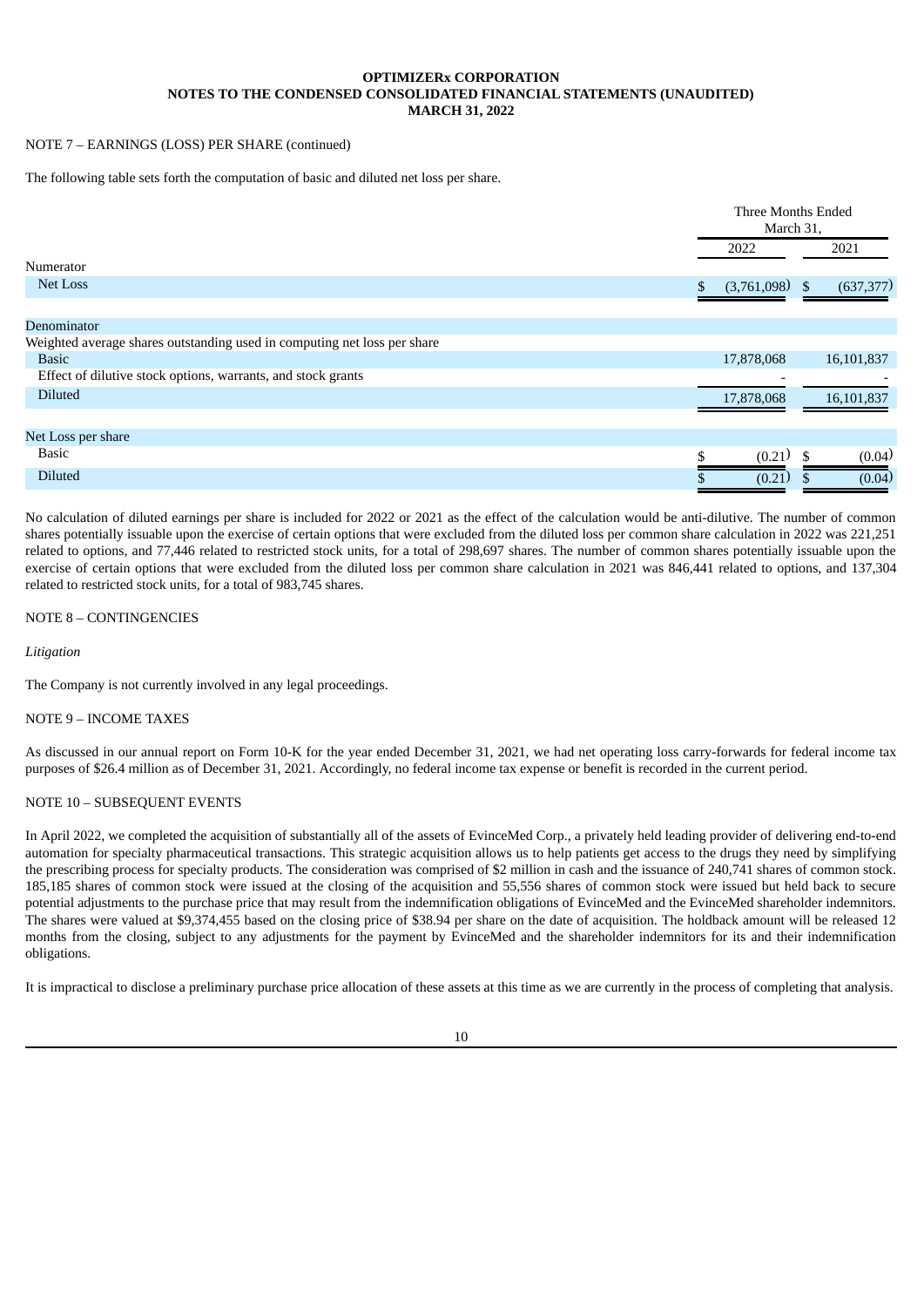#### <span id="page-12-0"></span>**Item 2. Management's Discussion and Analysis of Financial Condition and Results of Operations**

#### **Forward-Looking Statements**

This Quarterly Report on Form 10-Q contains statements that relate to future events and expectations and, as such, constitute forward-looking statements, within the meaning of the Private Securities Litigation Reform Act of 1995. Certain statements, other than purely historical information, including estimates, projections, statements relating to our strategies, outlook, business and financial prospects, business plans, objectives, and expected operating results, and the assumptions upon which those statements are based, are "forward-looking statements." These forward-looking statements generally are identified by the words "believes," "project," "expects," "anticipates," "estimates," "intends," "strategy," "plan," "may," "will," "would," "will be," "will continue," "will likely result," and similar expressions.

Forward-looking statements are based on current expectations and assumptions that are subject to risks and uncertainties which may cause actual results to differ materially from the forward-looking statements. Forward-looking statements are not guarantees of future performance. Although OptimizeRx believes that the expectations reflected in any forward-looking statements are based on reasonable assumptions, these expectations may not be attained and it is possible that actual results may differ materially from those indicated by these forward-looking statements due to a variety of risks, uncertainties and changes in circumstances, many of which are beyond OptimizeRx's control.

Forward-looking statements are subject to risks and uncertainties. Actual results could differ materially from those expressed in or implied by such forward-looking statements due to a variety of factors, including: disruptions to our business or the business of our customers due to the global pandemic; the inability to support our technology and scale our operations successfully, developing and implementing new and updated applications, features and services for our portals may be more difficult and expensive and take longer than expected; dependence on a concentrated group of customers; inability to maintain contracts with electronic prescription platforms, agreements with electronic prescription platforms and electronic health record systems being subject to audit; inability to attract and retain customers; inability to comply with laws and regulations that affect the healthcare industry; competition; developments in the healthcare industry; inability to manage growth; inability to identify suitable acquisition candidates, complete acquisitions or integrate acquisitions successfully; inability to attract and retain key employees; economic, political, regulatory and other risks arising from our international operations; inability to protect our intellectual property; cybersecurity incidents; reduction in the performance, reliability and availability of our network infrastructure; lack of a consistent active trading market for our common stock; and volatility in the market price of our common stock.

The risks and uncertainties included here are not exhaustive. Further information concerning our business, including additional factors that could materially affect our financial results, is included herein and in our other filings with the SEC, including our Annual Report on Form 10-K for the year ended December 31, 2021. Moreover, we operate in a rapidly changing and competitive environment. New risk factors emerge from time to time, and it is not possible for management to predict all such risk factors.

Further, it is not possible to assess the effect of all risk factors on our businesses or the extent to which any factor, or combination of factors, may cause actual results to differ materially from those contained in any forward-looking statements. Given these risks and uncertainties, investors should not place undue reliance on forward-looking statements as a prediction of actual results. In addition, we disclaim any obligation to update any forward-looking statements to reflect events or circumstances that occur after the date of this report.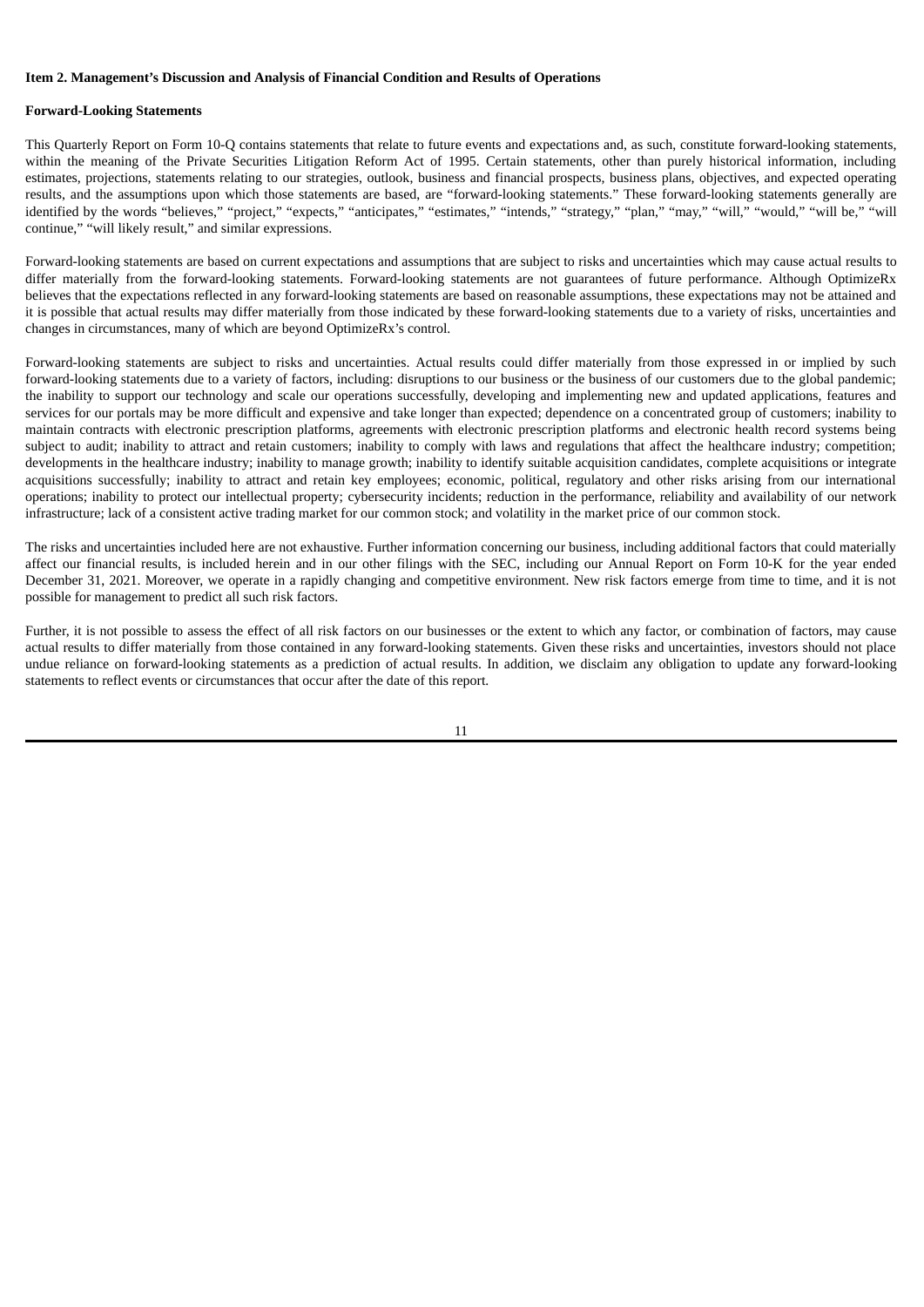## **Overview**

OptimizeRx Corporation is a digital health technology company incorporated in the State of Nevada. We enable care-focused engagement between life sciences organizations, healthcare providers, and patients at critical junctures throughout the patient care journey. Connecting over 60% of U.S. healthcare providers and millions of their patients through an intelligent technology platform embedded within a proprietary point-of-care network, OptimizeRx helps patients start and stay on their medications.

#### *COVID-19*

The COVID-19 pandemic has continued to create unprecedented challenges in the healthcare industry which has increased the demand for unique solutions ranging from access to accurate and timely information to increasing the accessibility of medications and care management. The COVID-19 pandemic did not have a material net impact on our financial statements during the first quarter of 2022. We continue to monitor the impact of COVID-19 on our operations and key stakeholders. The Company cannot reasonably predict the ultimate impact of the COVID-19 pandemic, including the extent of any impact on our business, results of operations and financial condition, which will depend on, among other things, the duration and spread of the pandemic, the impact of governmental regulations that have been, and may continue to be, imposed in response to the pandemic, the effectiveness of actions taken to contain or mitigate the outbreak, the acceptance, safety and efficacy of vaccines, and global economic conditions.

#### *Company Highlights through April 2022*

- 1. Generated sales of \$13.7 million for the first three months of 2022, a 22% increase over the same period in 2021.
- 2. Achieved positive cash flow from operations of \$4.1 million.
- 3. Announced a definitive agreement to acquire the EvinceMed platform and related assets and closed on the transaction.
- 4. Introduced new key performance indicators to increase transparency and provide investors additional ways to chart our ability to execute against our "land and expand" strategy.
- 5. Published Company's first Environmental, Social and Governance (ESG) Report

#### **Key Performance Indicators**

We developed a number of key performance indicators in the first quarter of the year and intend to monitor these going forward, to evaluate our business, measure our performance, identify trends affecting our business and make strategic decisions.

**Average revenue per top 20 pharmaceutical manufacturer.** Average revenue per top 20 pharmaceutical manufacturer is calculated by taking the total revenue the company recognized through pharmaceutical manufacturers listed in Fierce Pharma's "The top 20 pharma companies by 2020 revenue" over the last twelve months, divided by the total number of the aforementioned pharmaceutical manufacturers that our solutions helped support over that time period. The Company uses this metric to monitor its progress in "landing and expanding" with key customers within its largest customer vertical and believes it also provides investors with a transparent way to chart our progress in penetrating this important customer segment. The increase in the average in twelve months ended March 31, 2022 as compared to the twelve months ended March 31, 2021 is primarily the result of our focus on signing larger and more comprehensive deals and through supporting additional brands.

|                                                        | <b>Rolling Twelve Months</b><br>Ended March 31 |           |    |           |
|--------------------------------------------------------|------------------------------------------------|-----------|----|-----------|
|                                                        |                                                | 2022      |    | 2021      |
| Average revenue per top 20 pharmaceutical manufacturer | SS.                                            | 2.549.836 | S. | 2.120.780 |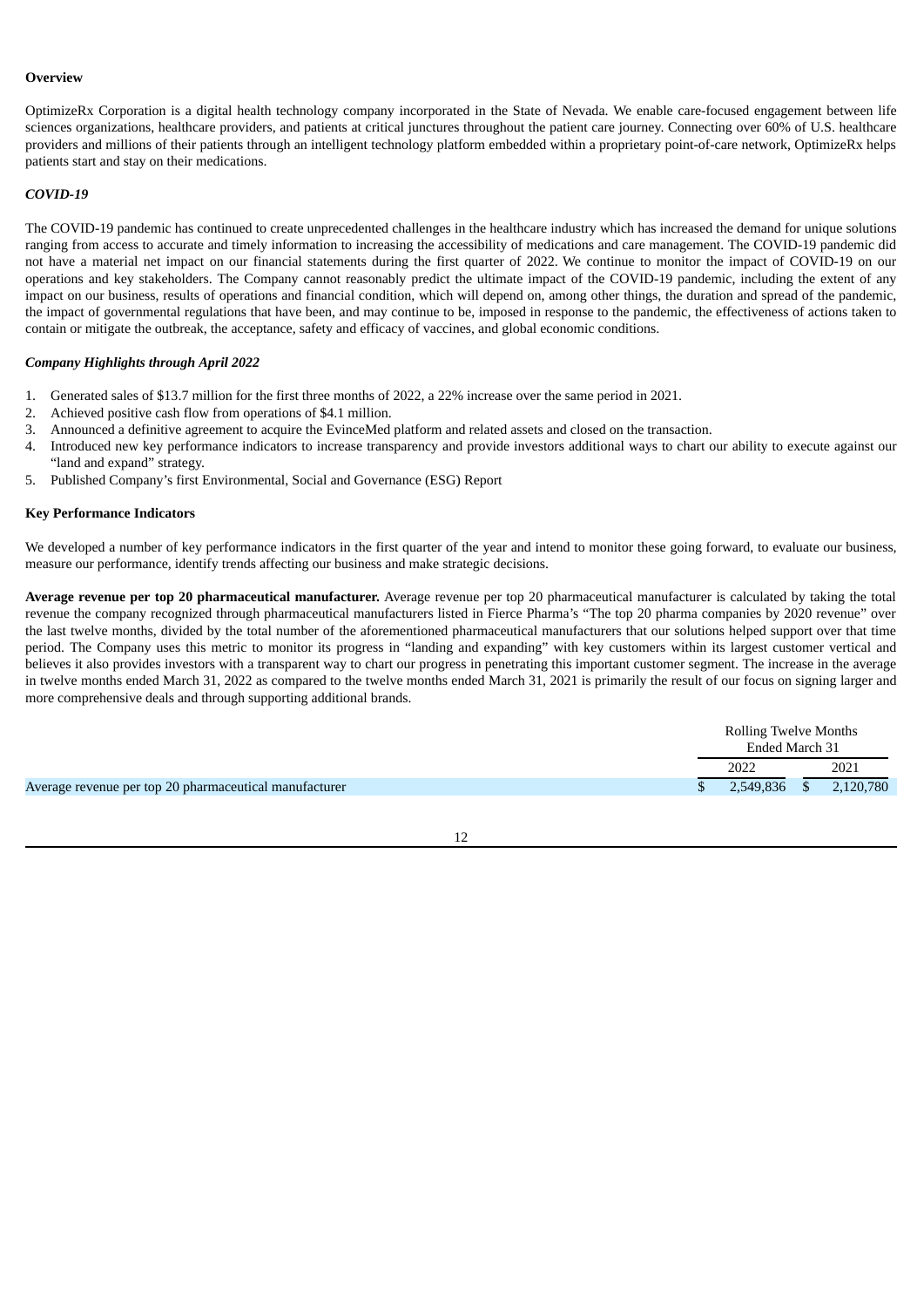**Percent of top 20 pharmaceutical manufacturers that are customers.** Percent of top 20 pharmaceutical manufacturers that are customers is calculated by taking the number of revenue generating customers that are pharmaceutical manufacturers listed in Fierce Pharma's "The top 20 pharma companies by 2020 revenue" over the last 12 months, which is then divided by 20—which is the number of pharmaceutical manufacturers included in the aforementioned list. The Company uses this metric to monitor its progress in penetrating key customers within its largest customer vertical and believes it also provides investors with a transparent way to chart our progress in penetrating this important customer segment. The increase from twelve months ended March 31, 2021 to the twelve months ended March 31, 2022 reflects continued penetration into this core customer base and reflects two new top 20 pharma customers in the twelve months ended March 31, 2022.

|                                                                   |      | <b>Rolling Twelve Months</b><br>Ended March 31 |      |     |
|-------------------------------------------------------------------|------|------------------------------------------------|------|-----|
|                                                                   | 2022 |                                                | 2021 |     |
| Percent of top 20 pharmaceutical manufacturers that are customers |      | 95%                                            |      | 85% |

**Percent of total revenue attributable to top 20 pharmaceutical manufacturers.** Percent of total revenue attributable to top 20 pharmaceutical manufacturers is calculated by taking the total revenue the company recognized through pharmaceutical manufacturers listed in Fierce Pharma's "The top 20 pharma companies by 2020 revenue" over the last twelve months, divided by our consolidated revenue over the same period. The Company uses this metric to monitor its progress in "landing and expanding" with key customers within its largest customer vertical and believes it also provides investors with a transparent way to chart our progress in penetrating this important customer segment. Our revenue from this core group of customers grew slightly slower than our overall revenue, enabling us to maintain a similar percentage of revenues from this group.

|                                                                              | <b>Rolling Twelve Months</b><br>Ended March 31 |      |     |
|------------------------------------------------------------------------------|------------------------------------------------|------|-----|
|                                                                              | 2022                                           | 2021 |     |
| Percent of total revenue attributable to top 20 pharmaceutical manufacturers | 76%                                            |      | 77% |

**Net revenue retention.** Net revenue retention is a comparison of revenue generated from all customers in the previous twelve-month period to total revenue generated from the same customers in the following twelve-month period (i.e., excludes new customer relationships for the most recent twelvemonth period). The Company uses this metric to monitor its ability to improve its penetration with existing customers and believes it also provides investors with a metric to chart our ability to increase our year-over-year penetration and revenue with existing customers. The retention rate in the twelve months ended March 31, 2021 was higher as a result of unplanned disruption to the industry caused by the Covid-19 pandemic. Our customers shifted funds previously designated for in-person events to digital marketing throughout the initial quarters of the pandemic. By the middle of 2021, while the pandemic continued, there was less disruption and customers shift towards digitals solutions became more normalized.

|                       | <b>Rolling Twelve Months</b><br>Ended March 31 |      |
|-----------------------|------------------------------------------------|------|
|                       | 2022                                           | 2021 |
| Net revenue retention | 124%                                           | 161% |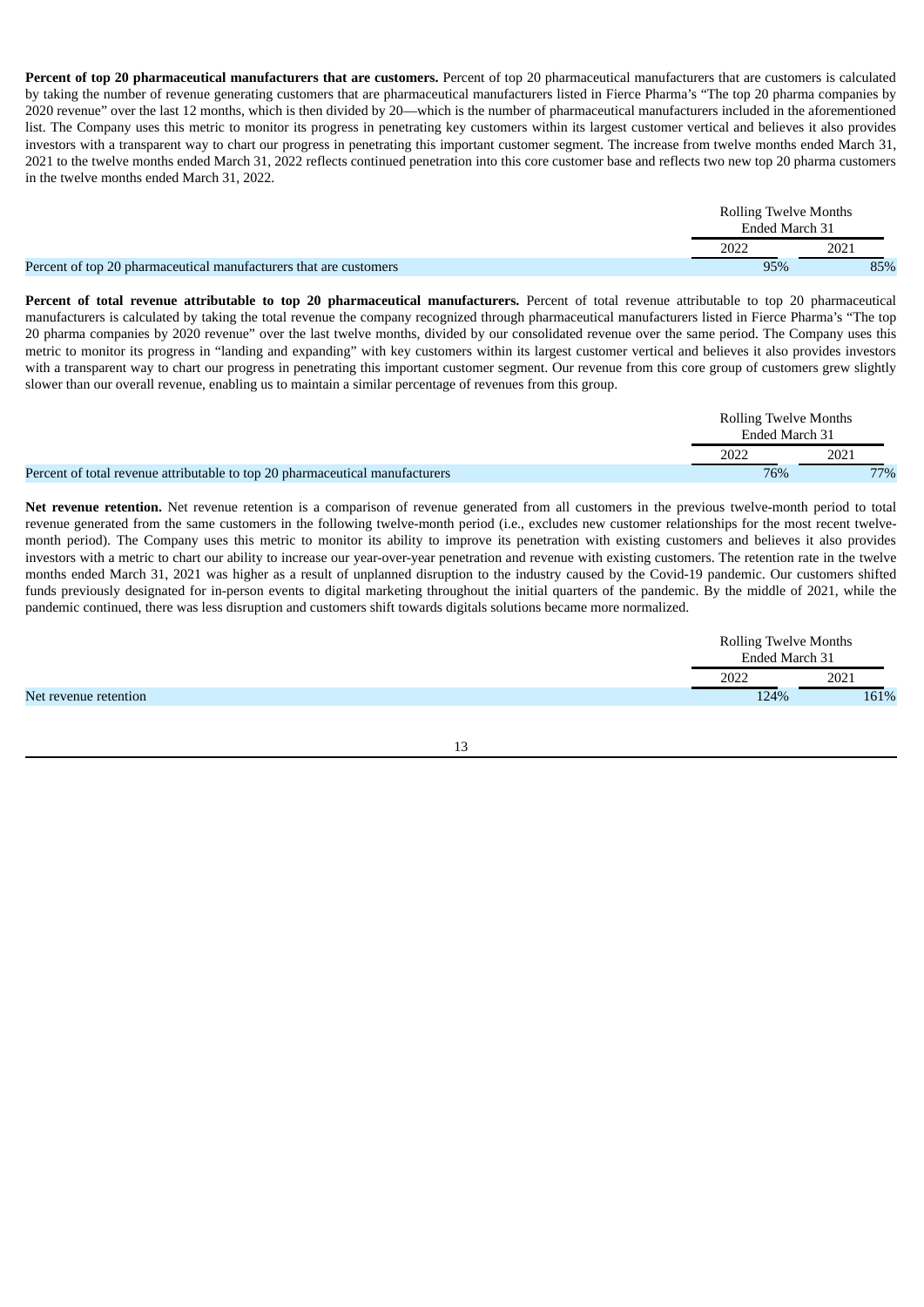**Revenue per average full-time employee.** We define revenue per average full-time employee as total revenue over the last twelve months divided by the average number of employees over the last twelve months (i.e., the average between the number of FTEs at the end of the reported period and the number of FTEs at the end of the same period of the prior year). The Company uses this metric to monitor the productivity of its workforce and its ability to scale efficiently over time and believes the metric provides investors with a way to chart our productivity and scalability. Our revenue rate grew more quickly than our increase in the number of employees, allowing us to achieve more productivity. We were able to do this by taking advantage of the expandable technology infrastructure that we have built over the years.

|                                        | <b>Rolling Twelve Months</b><br>Ended March 31 |  |         |
|----------------------------------------|------------------------------------------------|--|---------|
|                                        | 2022                                           |  | 2021    |
| Revenue per average full-time employee | 733.275                                        |  | 634,571 |

#### **Results of Operations for the Three Months Ended March 31, 2022 and 2021**

#### *Revenues*

Our total revenue reported for the three months ended March 31, 2022 was approximately \$13.7 million, an increase of 22% over the approximately \$11.2 million from the same period in 2021. The increased revenue resulted from increases in sales in our messaging and access solutions.

We expect that our revenues will continue to grow for the balance of 2022 as a result of the new clients we secured in the first quarter of the year as well as those we expect to pick up for the remainder of the year. In addition, we believe that the foundations we laid in 2020 and 2021, including increased pharmaceutical brands, an increased distribution network, and strong growth in our messaging solutions will result in steady growth throughout the year.

## *Cost of Revenues*

The cost of revenue increased from \$5.1 million to \$5.6 million primarily as a result of the increase in revenue. Our cost of revenues as a percentage of revenues decreased for the quarter ended March 31, 2021. This improvement was a result of solution mix, both as it relates to solutions and the partners through which the messages are delivered and increases in the type of services we provide that are not subject to revenue share. Additional discussion is included in the gross margin section below.

|                    |      | Three Months Ended<br>March 31, |
|--------------------|------|---------------------------------|
|                    | 2022 | 2021                            |
| Cost of Revenues % |      | 41%<br>45%                      |
| Gross Margin %     |      | 59%<br>55%                      |

#### *Gross Margin*

As reflected in the table above, our gross margin, which is the difference between our revenues and our cost of revenues, increased for the three months ended March 31, 2022, as a result of solution mix. In general, there has been an increase in the percentage of activity flowing through our lower cost channels compared with a year ago. Additionally, revenue increases in our access solutions and RWE includes a much higher percentage of program design, which carries a higher margin than the delivery of the actual messages. We expect our gross margin to remain relatively constant for the balance of the year.

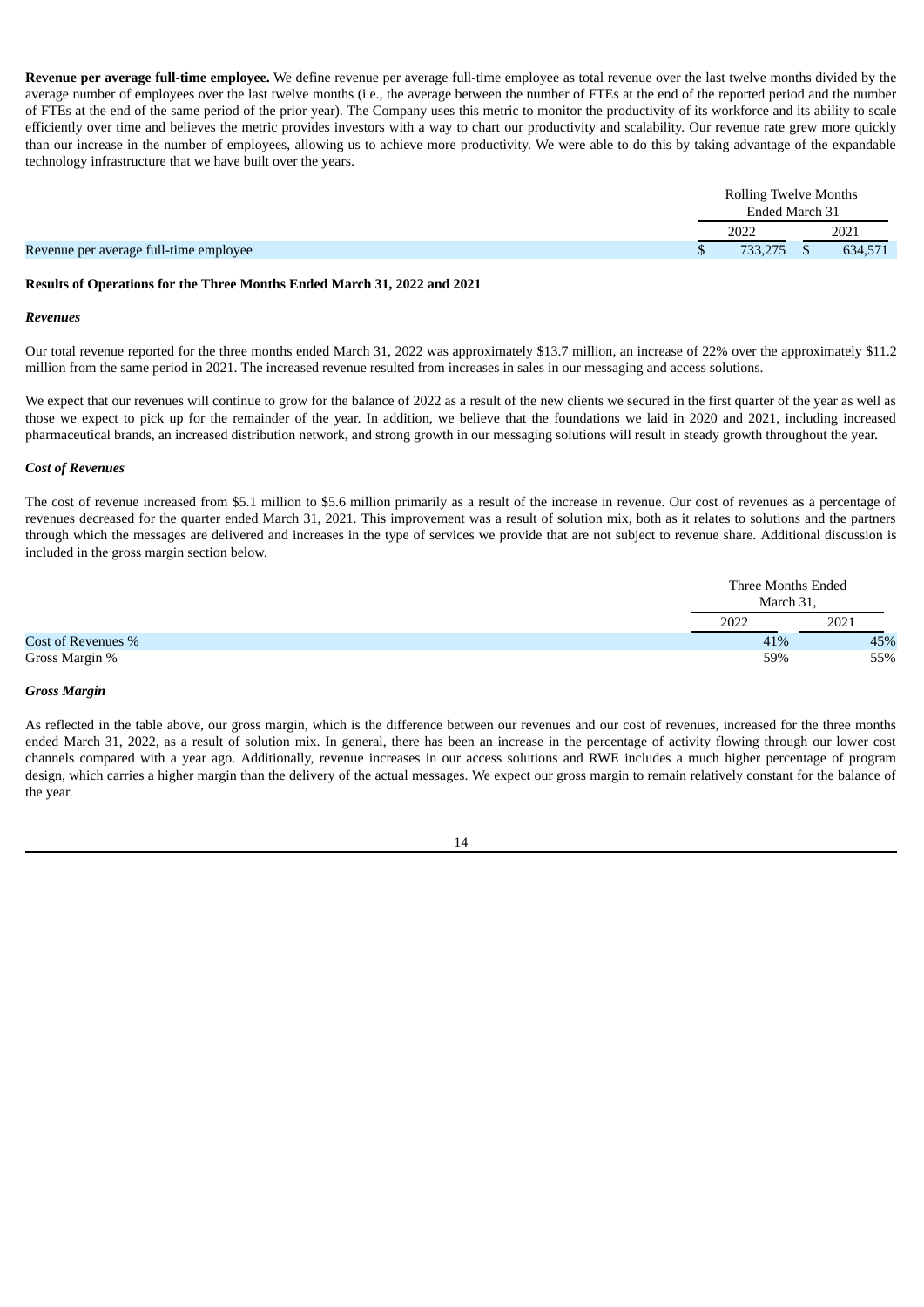## *Operating Expenses*

Operating expenses increased from approximately \$6.8 million for the three months ended March 31, 2021 to approximately \$11.8 million for the same period in 2022, an increase of approximately 75%. This increase in expense is due to investment in, and expansion of, our workforce to enable future growth. Stock based compensation, a noncash expense, had the greatest increase over prior year and is discussed in greater detail below.

The detail of expenditures by major category is reflected in the table below.

|                                        | Three Months Ended<br>March 31, |     |           |
|----------------------------------------|---------------------------------|-----|-----------|
|                                        | 2022                            |     | 2021      |
|                                        |                                 |     |           |
| Salaries, Wages, & Benefits            | \$<br>5,305,866                 | S.  | 3,580,817 |
| <b>Stock-Based Compensation</b>        | 3,174,098                       |     | 707,153   |
| <b>Contractors and Consultants</b>     | 426,626                         |     | 299,376   |
| Travel                                 | 118,709                         |     | 9,830     |
| <b>Board Compensation</b>              | 61,875                          |     | 61,250    |
| Professional Fees                      | 488,926                         |     | 321,220   |
| <b>Investor Relations</b>              | 50,720                          |     | 46,287    |
| Advertising and Promotion              | 235,640                         |     | 128,885   |
| <b>Technology Infrastructure Costs</b> | 609,629                         |     | 213,279   |
| <b>Integration Incentives</b>          | 425,556                         |     | 318,558   |
| Data                                   | 178,709                         |     | 287,912   |
| Office, Facility, and Other            | 314,879                         |     | 292,028   |
| Depreciation and Amortization          | 471,540                         |     | 496,321   |
|                                        |                                 |     |           |
| <b>Total Operating Expense</b>         | \$<br>11,862,773                | \$. | 6,762,916 |

The increase in operating expense related to salaries, wages, and benefits and other human resource related costs is due to the expansion of our team to support additional growth. We expect our compensation expense to continue to increase on a quarter over quarter basis, although at a lower rate, due to the full impact of new hires during the first quarter as well as new hires in the pipeline. Since March 31, 2021, we have added to our staff in several key areas, including product development, sales, and IT, and the addition of our Chief Financial Officer/Chief Operations Officer. During the past 12 months we hired 20 net additional employees.

Stock-based compensation increased by \$2.5 million from \$0.7 million for the three months ended March 31, 2021 to \$3.2 million for the same period in 2022. Stock based compensation is awarded to all full-time employees upon their start date as well as to certain key employees to encourage high performance. In the fourth quarter of 2021, we issued a significant market-based grant with a requisite service period of less than 3 years. The expense for the market-based award is amortized over the expected service period. The impact on first quarter expense is \$1.5 million.

Contractors and consultants increased 43% as we have incurred consulting costs associated with building a scalable infrastructure.

Travel expenses increased significantly as a result of relaxed travel restrictions related to the Covid-19 pandemic.

Professional fees increased 52% over prior year primarily as a result of fees related to management's assessment of internal controls and external audit fees due to Sarbanes-Oxley. Previously we were exempt from the Sarbanes-Oxley Act Section 404B requirement.

Our advertising and promotion increased over the same period prior year as we continue to invest in growth initiatives.

Technology infrastructure costs increased due to continued investment in our operating systems to facilitate new products as well as the implementation of additional software products to increase efficiency and information dissemination.

Integration incentives, which represent payments to partners for access and/or exclusivity, increased because of new agreements signed in the second half of 2021. These payments are usually made in lump sums and expensed over the term of the contracts. These expenses are an important part of our ability to expand our network.

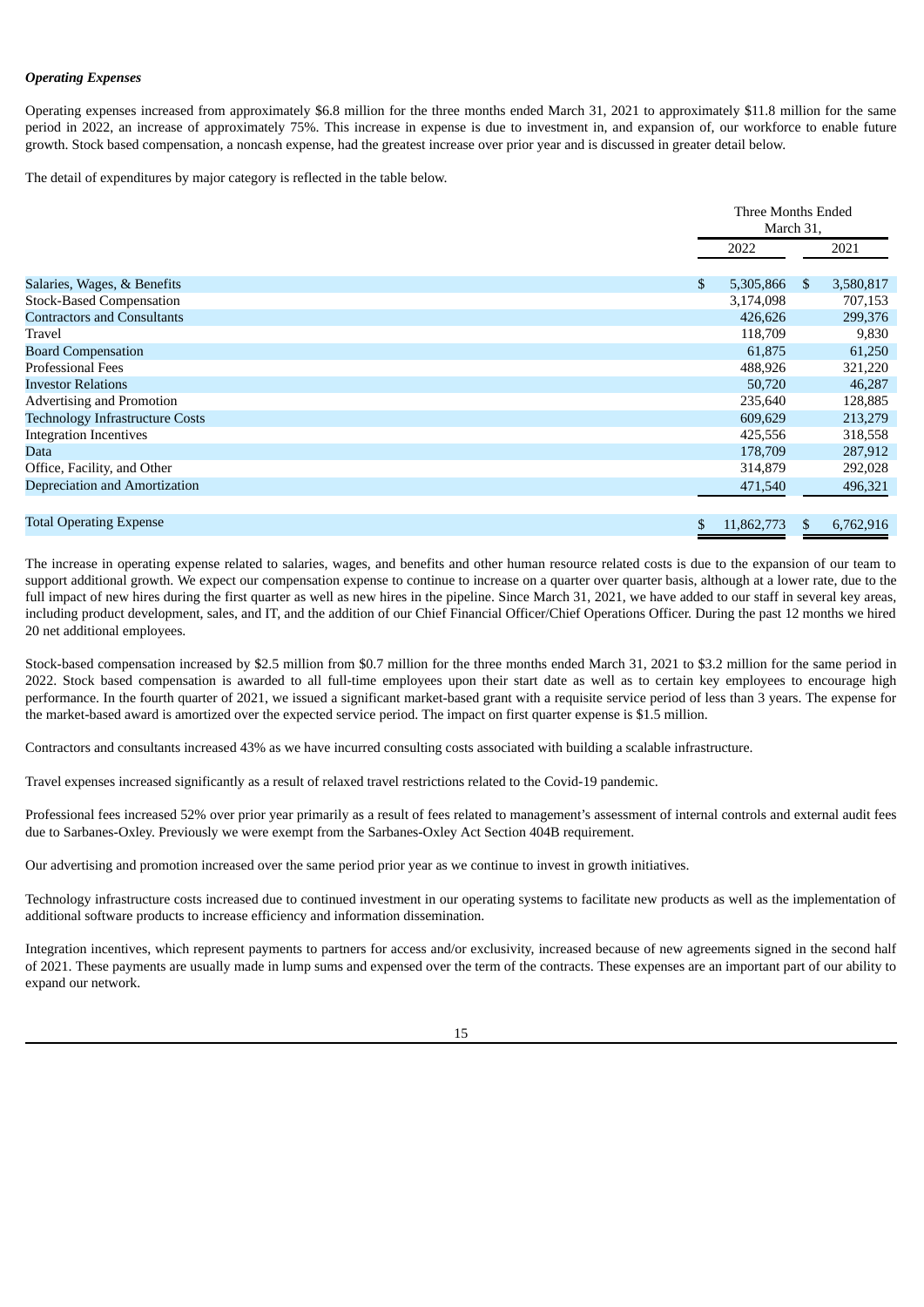Data costs decreased 38% over the same period in the prior year as we have continued to evaluate our data vendors and partner with the most effective and valuable providers.

All other variances in the table above are the result of normal fluctuations in activity.

We expect our overall operating expenses to increase in the second quarter of 2022 as we further implement our business plan and expand our operations. However, we expect operating expense to increase at a slower rate throughout the balance of the year.

#### **Net Loss**

We had a net loss of approximately \$3.8 million for the three months ended March 31, 2022, as compared to a net loss of approximately \$0.6 million during the same period in 2021. The reasons and specific components associated with the change are discussed above. Overall, the increase in net loss resulted from significant investments made in our people and technology infrastructure.

### **Liquidity and Capital Resources**

As of March 31, 2022, we had total current assets of approximately \$112.7 million, compared with current liabilities of approximately \$6.9 million, resulting in working capital of approximately \$105.8 million and a current ratio of approximately 16 to 1. This represents an increase from our working capital of approximately \$105.7 million and current ratio of 12 to 1 at December 31, 2021.

Our operating activities provided \$4.1 million during the three months ended March 31, 2022, compared with \$1.7 million in the same period in 2021. We had a net loss of \$3.8 million for the period 2022, but noncash expenses of \$3.6 million and working capital generated by the collection of receivables offset the loss.

We had proceeds from financing activities of approximately \$0.3 million related to the exercise of stock options during the three months ended March 31, 2022. For the same period in 2021, we raised \$70.7 million in a public offering of our common stock as well as generated \$1.1 million from the issuance of shares related to the exercise of stock options. These proceeds in 2021 were partially offset by the payment of \$1.6 million in earnout payments from a previous acquisition.

We believe that funds generated from operations, together with existing cash, will be sufficient to finance our current operations and planned growth for the next twelve (12) months. In addition, we believe we can generate the cash needed to operate beyond the next 12 months from operations. However, we may seek additional debt or equity financing to supplement cash from operations to fund acquisitions or strategic partner relationships, make capital expenditures, and satisfy working capital needs. We currently have an effective shelf registration statement, which allows us to issue, in unlimited amounts, securities, including common stock, preferred stock, debt securities, warrants, and units.

## **Critical Accounting Policies**

We prepare our consolidated financial statements in conformity with accounting principles generally accepted in the United States. The preparation of these financial statements requires the use of estimates, judgments and assumptions that affect the reported amounts of assets and liabilities at the date of the financial statements and reported amounts of revenues and expenses during the periods presented. Actual results could differ from those estimates and assumptions. Our significant accounting policies are described in Note 2 to the Consolidated Financial Statements in the Annual Report on Form 10-K for the year ended December 31, 2021 (2021 Annual Report on Form 10-K). The accounting policies we used in preparing these financial statements are substantially consistent with those we applied in our 2021 Annual Report on Form 10-K. Our critical accounting policies are described in Management's Discussion and Analysis included in the 2021 Annual Report on Form 10-K.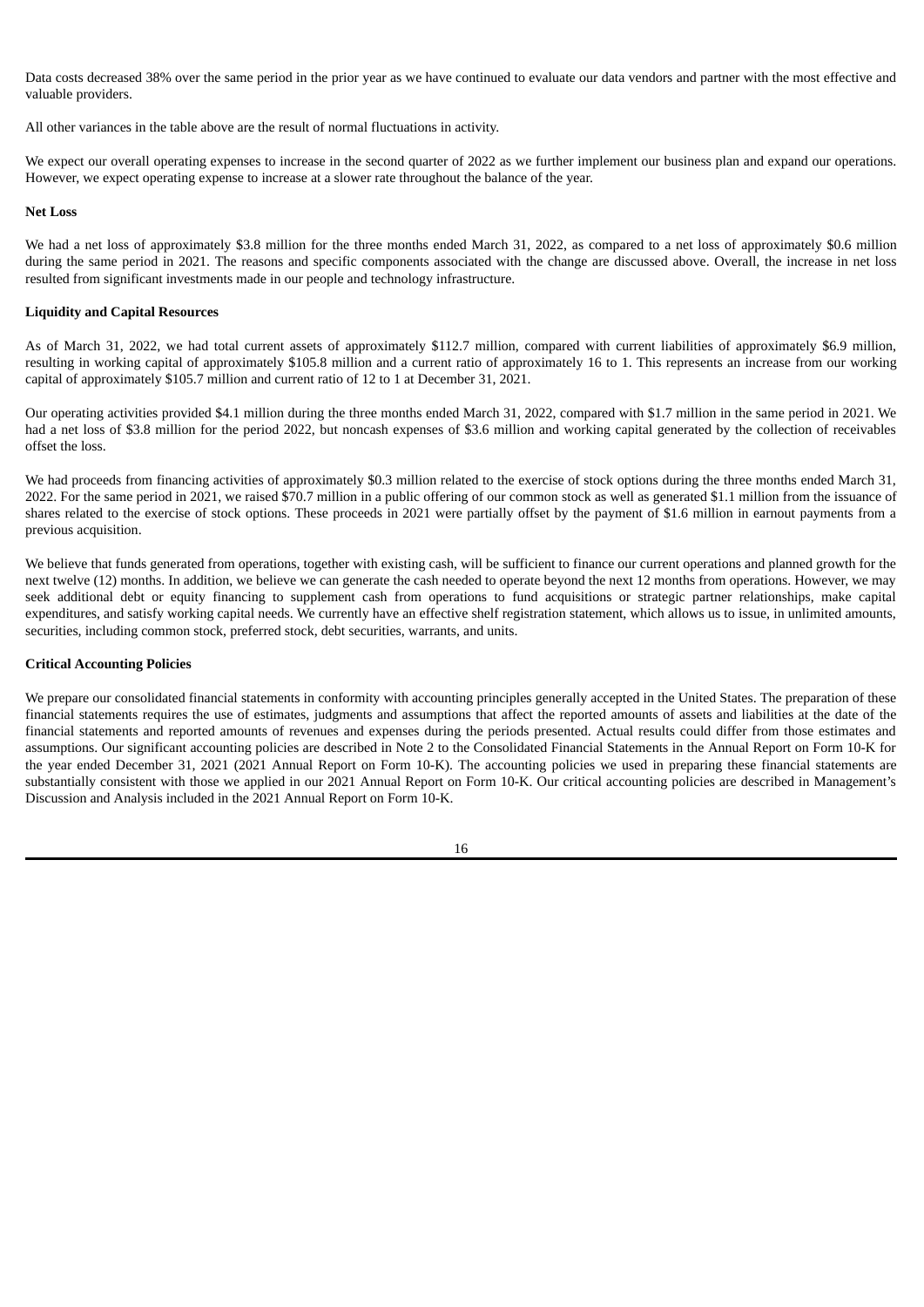## **Recently Issued Accounting Pronouncements**

In December 2019, the FASB issued ASU No. 2019-12, Income Taxes (Topic 740): Simplifying the Accounting for Income Taxes. ASU 2019-12 is intended to improve consistent application and simplify the accounting for income taxes. ASU 2019-12 removes certain exceptions to the general principles in Topic 740 and clarifies and amends existing guidance. ASU 2019-12 was effective for annual and interim reporting periods beginning after December 15, 2020, with early adoption permitted. The adoption of this standard did not have a material effect on our financial position, results of operations, or cash flows.

#### *Not Yet Adopted*

ASU Topic 2021-08 Business Combinations (Topic 805), Accounting for Contract Assets and Contract Liabilities from Contracts with Customers, which requires contract assets and contract liabilities acquired in a business combination to be recognized and measured by the acquirer on the acquisition date in accordance with ASC 606, Revenue from Contracts with Customers, as if it had originated the contracts. The standard is effective for the Company's fiscal year beginning January 1, 2023, with early adoption permitted. The Company is currently evaluating the effect of this pronouncement on its Consolidated Financial Statements, but it is not expected to have a material impact.

## **Off Balance Sheet Arrangements**

As of March 31, 2022, there were no off-balance sheet arrangements.

#### <span id="page-18-0"></span>**Item 3. Quantitative and Qualitative Disclosures about Market Risk**

We have market risk exposure related to foreign currency exchange rates. Market risk is the potential negative impact of adverse changes in these prices or rates on our Consolidated Financial Statements. We are subject to foreign currency exchange rate risk because we have foreign subsidiaries that are cost centers and pay certain expenses in foreign currencies. To manage exchange rate risk, we may enter into derivative contracts, however, historically, this risk has been insignificant and we have not entered into any derivative contracts.

#### <span id="page-18-1"></span>**Item 4. Controls and Procedures**

#### **Disclosure Controls and Procedures**

We maintain disclosure controls and procedures designed to provide reasonable assurance that information required to be disclosed in reports filed or submitted under the Exchange Act is recorded, processed, summarized and reported within the time periods specified in the Securities and Exchange Commission's rules and forms and accumulated and communicated to our management, including our Chief Executive Officer and Chief Financial Officer, or persons performing similar functions, as appropriate to allow timely decisions regarding required disclosures.

Our management, with the participation of our Chief Executive Officer and our Chief Financial Officer, conducted an evaluation, as of the end of the period covered by this report, of the effectiveness of our disclosure controls and procedures, as such term is defined in Exchange Act Rule 13a-15(e). Based on this evaluation, our Chief Executive Officer and our Chief Financial Officer have concluded that, as of the end of the period covered by this report, our disclosure controls and procedures, as defined in Rule 13a-15(e), were effective at the reasonable assurance level.

#### **Changes in Internal Control over Financial Reporting**

There was no change in our internal control over financial reporting (as defined in Rule 13a-15(f) under the Exchange Act), that occurred during the quarter ended March 31, 2022 that has materially affected, or is reasonably likely to materially affect, our internal control over financial reporting.

#### **Limitations on the Effectiveness of Controls**

A control system, no matter how well conceived and operated, can provide only reasonable, not absolute, assurance that the objectives of the control system are met. Further, the design of a control system must reflect the fact that there are resource constraints, and the benefits of controls must be considered relative to their costs. Because of the inherent limitations in a cost-effective control system, misstatements due to error or fraud may occur and not be detected. The Company conducts periodic evaluations of its internal controls to enhance, where necessary, its procedures and controls.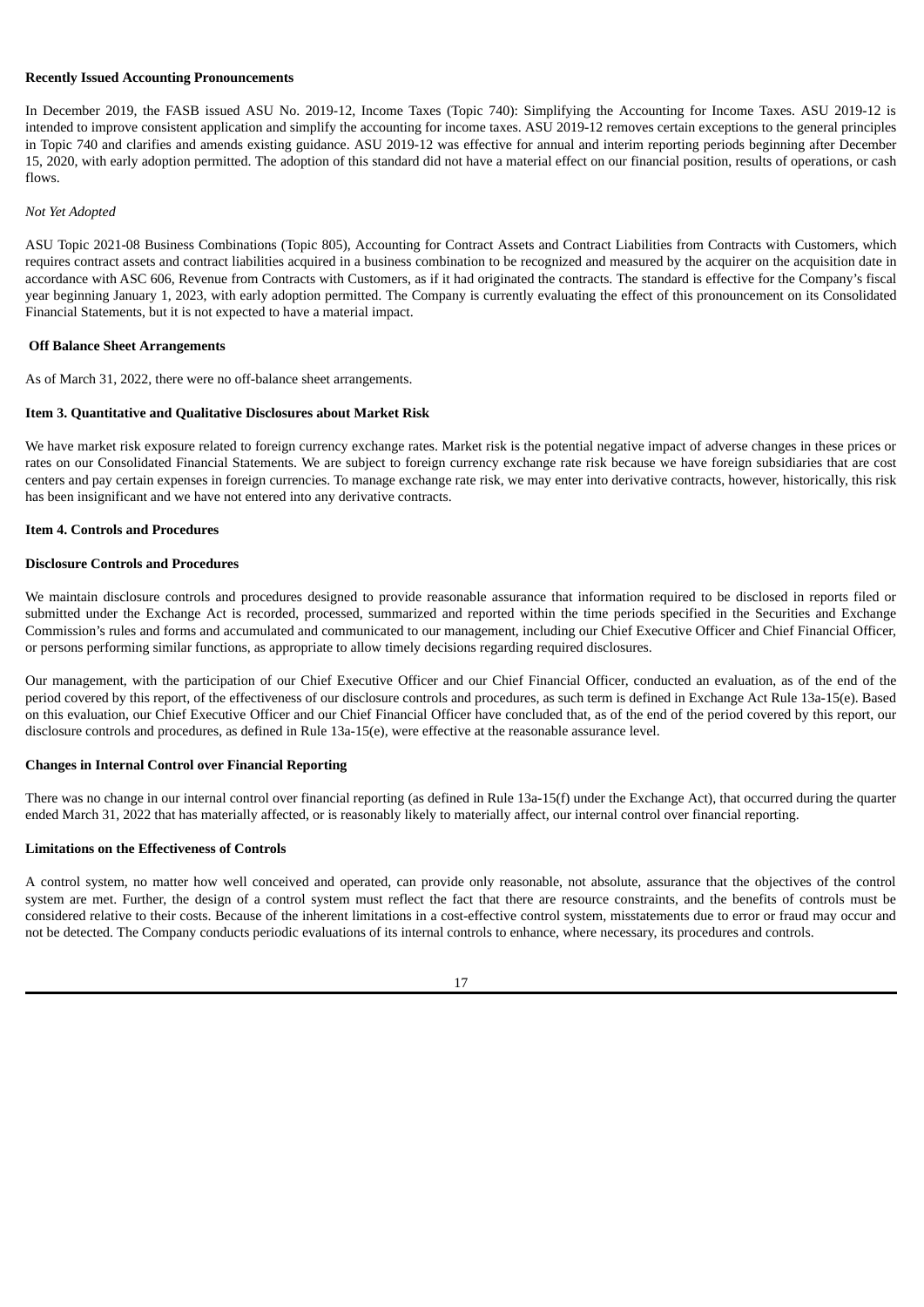## **PART II – OTHER INFORMATION**

## <span id="page-19-1"></span><span id="page-19-0"></span>**Item 1. Legal Proceedings**

We are not a party to any material pending legal proceeding.

#### <span id="page-19-2"></span>**Item 1A: Risk Factors**

There have been no material changes in our risk factors from the risks previously reported in PART 1, ITEM 1A, "Risk Factors" of our Annual Report on Form 10-K for the year ended December 31, 2021. You should carefully consider the factors discussed in PART I, ITEM 1A, "Risk Factors" in our Annual Report on Form 10-K for the year ended December 31, 2021, which could materially affect our business, financial condition or future results. The risks described in our Annual Report on Form 10-K are not the only risks we face. Additional risks and uncertainties not currently known to us or that we currently deem to be immaterial also may materially adversely affect our business, financial condition and/or operating results.

### <span id="page-19-3"></span>**Item 2. Unregistered Sales of Equity Securities and Use of Proceeds**

There were no sales of unregistered securities during the quarter ended March 31, 2022 that were not previously reported on a Current Report on Form 8-K

#### <span id="page-19-4"></span>**Item 3. Defaults upon Senior Securities**

None

#### <span id="page-19-5"></span>**Item 4. Mine Safety Disclosure**

N/A

#### <span id="page-19-6"></span>**Item 5. Other Information**

None

## <span id="page-19-7"></span>**Item 6. Exhibits**

# **Exhibit Number Description of Exhibit**

|             | <b>EXHIBIL NUMBER DESCRIPTION OF EXHIBIT</b>                                                                                            |
|-------------|-----------------------------------------------------------------------------------------------------------------------------------------|
| 10.1        | OptimizeRx Corporation 2022 Cash Bonus Plan. Incorporated by reference to Exhibit 10.1 to the Company's Current Report on Form 8-       |
|             | K filed on March 4, 2022.                                                                                                               |
| 10.2        | Amendment to Employment Agreement by and between the Company and Stephen Silvestro dated February 28, 2022. Incorporated by             |
|             | reference to Exhibit 10.2 to the Company's Current Report on Form 8-K filed on March 4, 2022.                                           |
| 10.3        | Amendment to Employment Agreement by and between the Company and Marion Odence-Ford dated February 28, 2022. Incorporated               |
|             | by reference to Exhibit 10.3 to the Company's Current Report on Form 8-K filed on March 4, 2022.                                        |
| $31.1***$   | Certification of Chief Executive Officer pursuant to 18 U.S.C. Section 1350, as adopted pursuant to Section 302 of the Sarbanes-Oxley   |
|             | <b>Act of 2002</b>                                                                                                                      |
| $31.2**$    | Certification of Chief Financial Officer pursuant to 18 U.S.C. Section 1350, as adopted pursuant to Section 302 of the Sarbanes-Oxley   |
|             | <b>Act of 2002</b>                                                                                                                      |
| $32.1**$    | Certification of Chief Executive Officer and Chief Financial Officer pursuant to 18 U.S.C. Section 1350, as adopted pursuant to Section |
|             | 906 of the Sarbanes-Oxley Act of 2002                                                                                                   |
| $101.INS**$ | <b>Inline XBRL Instance Document</b>                                                                                                    |
| 101.SCH     | Inline XBRL Taxonomy Extension Schema Document                                                                                          |
| 101.CAL     | Inline XBRL Taxonomy Extension Calculation Linkbase Document                                                                            |
| 101.DEF     | Inline XBRL Taxonomy Extension Definition Linkbase Document                                                                             |
| 101.LAB     | Inline XBRL Taxonomy Extension Label Linkbase Document                                                                                  |
| 104         | Cover Page Interactive Data File (formatted as Inline XBRL and contained in Exhibit 101)                                                |

\*\* Provided herewith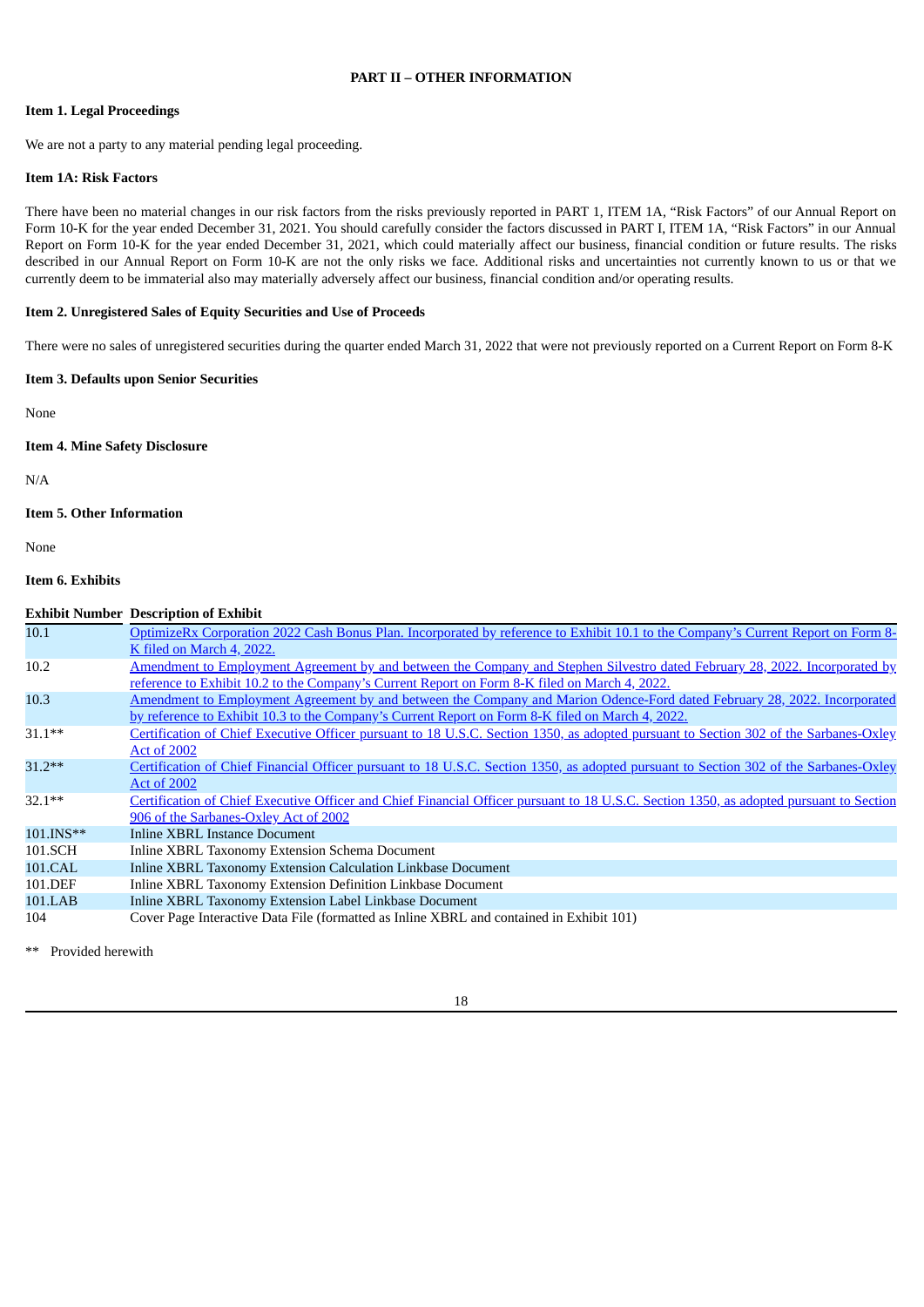## **SIGNATURES**

Pursuant to the requirements of the Securities Exchange Act of 1934, the Registrant has duly caused this report to be signed on its behalf by the undersigned, thereunto duly authorized.

Date: May 9, 2022

Date: May 9, 2022

# **OptimizeRx Corporation**

| By: | /s/ William J. Febbo                  |
|-----|---------------------------------------|
|     | William J. Febbo                      |
|     | Title: <b>Chief Executive Officer</b> |
|     | (principal executive officer)         |

# **OptimizeRx Corporation**

| By: | /s/ Edward Stelmakh |
|-----|---------------------|
|     | Edward Stelmakh     |
|     |                     |

Title: **Chief Financial Officer and Chief Operations Officer (principal financial and accounting officer)**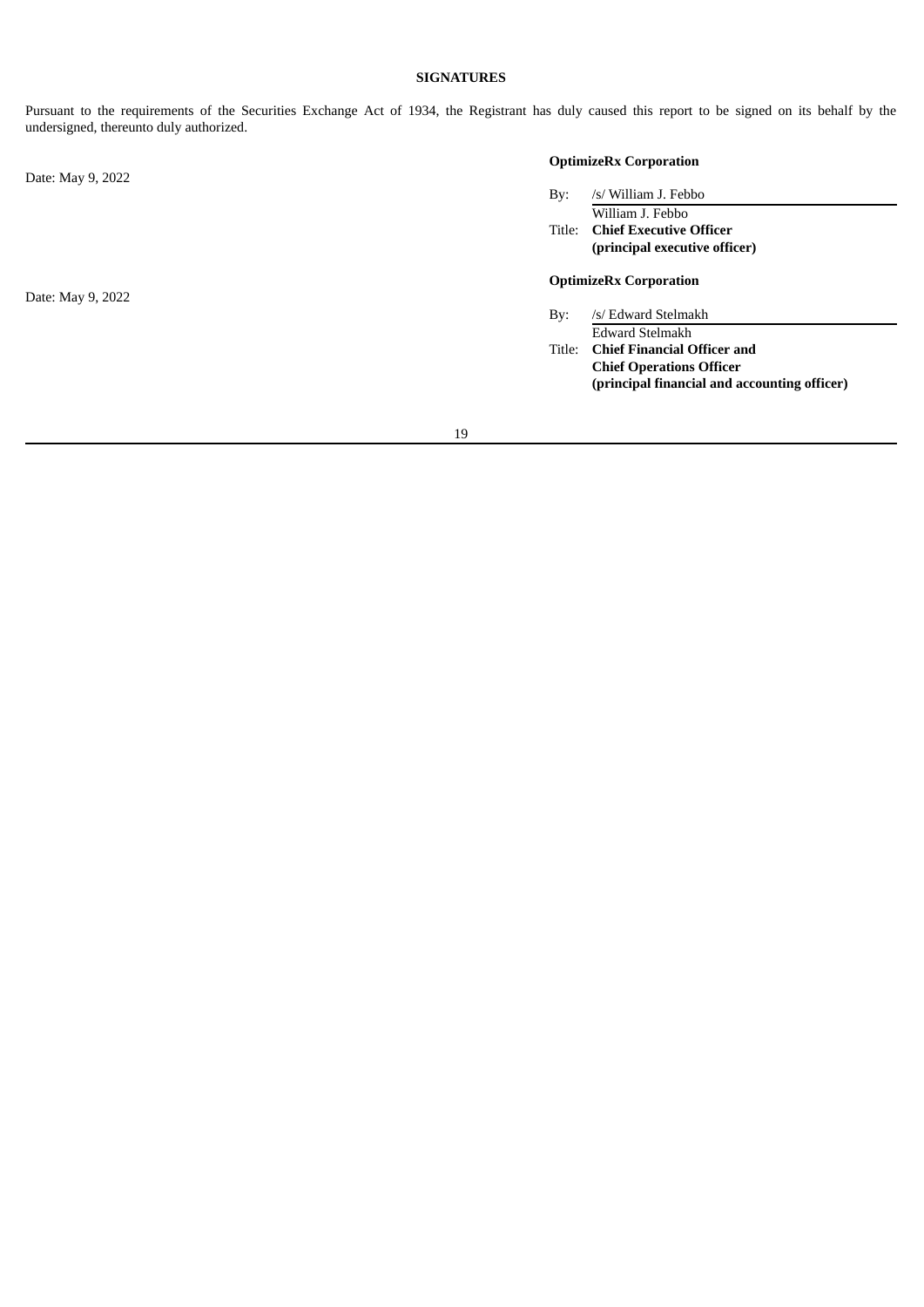# **CERTIFICATIONS**

#### <span id="page-21-0"></span>I, William J. Febbo, certify that;

- 1. I have reviewed this quarterly report on Form 10-Q for the quarter ended March 31, 2022 of OptimizeRx Corp (the "registrant");
- 2. Based on my knowledge, this report does not contain any untrue statement of a material fact or omit to state a material fact necessary to make the statements made, in light of the circumstances under which such statements were made, not misleading with respect to the period covered by this report;
- 3. Based on my knowledge, the financial statements, and other financial information included in this report, fairly present in all material respects the financial condition, results of operations and cash flows of the registrant as of, and for, the periods presented in this report;
- 4. The registrant's other certifying officer and I are responsible for establishing and maintaining disclosure controls and procedures (as defined in Exchange Act Rules 13a-15(e) and 15d-15(e)) and internal control over financial reporting (as defined in Exchange Act Rules 13a-15(f) and 15d-15(f)) for the registrant and have:
	- Designed such disclosure controls and procedures, or caused such disclosure controls and procedures to be designed under our supervision, to ensure that material information relating to the registrant, including its consolidated subsidiaries, is made known to us by others within those entities, particularly during the period in which this report is being prepared;
	- b. Designed such internal control over financial reporting, or caused such internal control over financial reporting to be designed under our supervision, to provide reasonable assurance regarding the reliability of financial reporting and the preparation of financial statements for external purposes in accordance with generally accepted accounting principles;
	- c. Evaluated the effectiveness of the registrant's disclosure controls and procedures and presented in this report our conclusions about the effectiveness of the disclosure controls and procedures, as of the end of the period covered by this report based on such evaluation; and
	- Disclosed in this report any change in the registrant's internal control over financial reporting that occurred during the registrant's most recent fiscal quarter (the registrant's fourth fiscal quarter in the case of an annual report) that has materially affected, or is reasonably likely to materially affect, the registrant's internal control over financial reporting; and
- 5. The registrant's other certifying officer and I have disclosed, based on our most recent evaluation of internal control over financial reporting, to the registrant's auditors and the audit committee of the registrant's board of directors (or persons performing the equivalent functions):
	- a. All significant deficiencies and material weaknesses in the design or operation of internal control over financial reporting which are reasonably likely to adversely affect the registrant's ability to record, process, summarize and report financial information; and
	- b. Any fraud, whether or not material, that involves management or other employees who have a significant role in the registrant's internal control over financial reporting.

Date: May 9, 2022

/s/ William J. Febbo By: William J. Febbo Title: Chief Executive Officer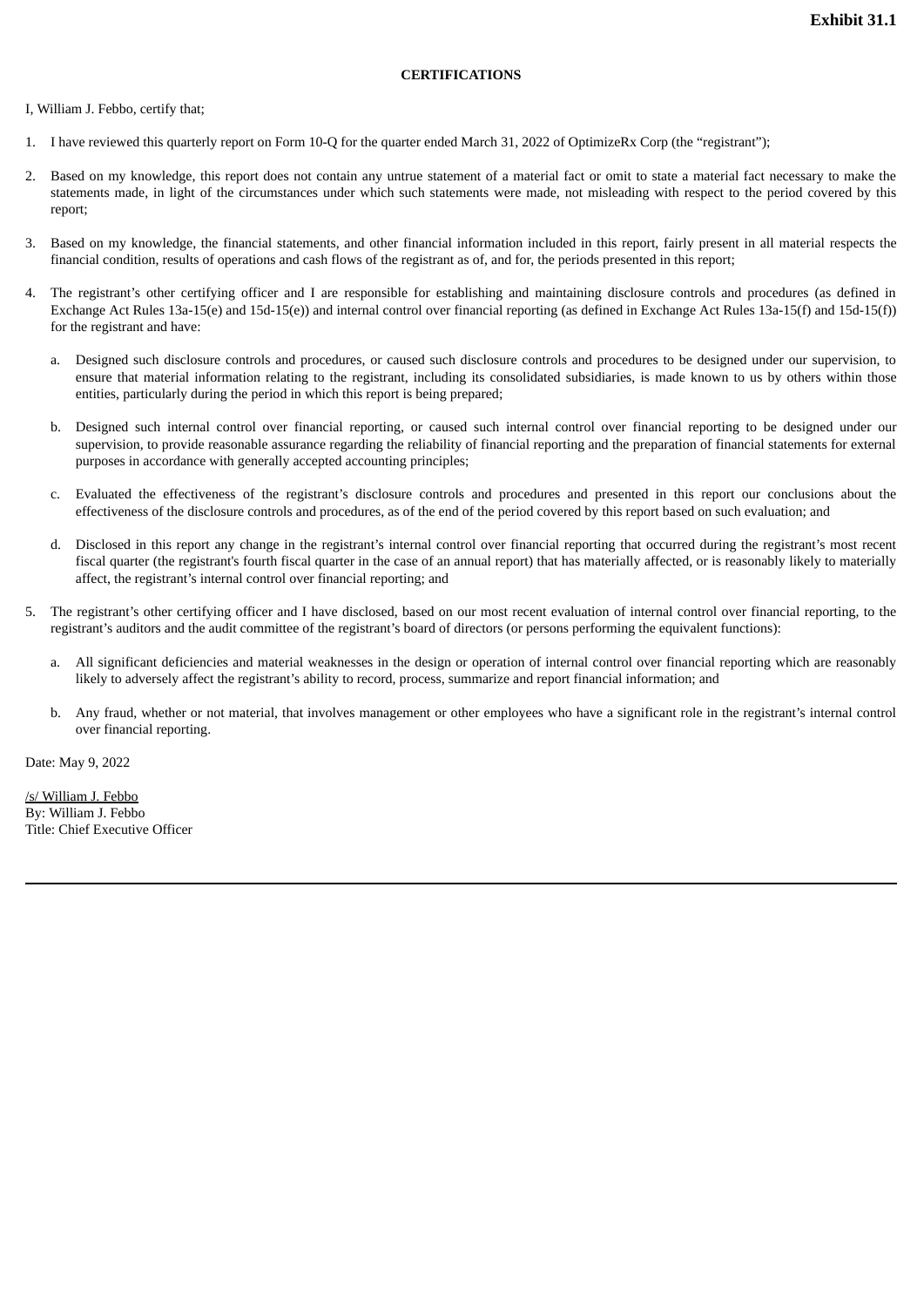#### **CERTIFICATIONS**

<span id="page-22-0"></span>I, Edward Stelmakh certify that;

- 1. I have reviewed this quarterly report on Form 10-Q for the quarter ended March 31, 2022 of OptimizeRx Corp (the "registrant");
- 2. Based on my knowledge, this report does not contain any untrue statement of a material fact or omit to state a material fact necessary to make the statements made, in light of the circumstances under which such statements were made, not misleading with respect to the period covered by this report;
- 3. Based on my knowledge, the financial statements, and other financial information included in this report, fairly present in all material respects the financial condition, results of operations and cash flows of the registrant as of, and for, the periods presented in this report;
- 4. The registrant's other certifying officer and I are responsible for establishing and maintaining disclosure controls and procedures (as defined in Exchange Act Rules 13a-15(e) and 15d-15(e)) and internal control over financial reporting (as defined in Exchange Act Rules 13a-15(f) and 15d-15(f)) for the registrant and have:
	- a. Designed such disclosure controls and procedures, or caused such disclosure controls and procedures to be designed under our supervision, to ensure that material information relating to the registrant, including its consolidated subsidiaries, is made known to us by others within those entities, particularly during the period in which this report is being prepared;
	- b. Designed such internal control over financial reporting, or caused such internal control over financial reporting to be designed under our supervision, to provide reasonable assurance regarding the reliability of financial reporting and the preparation of financial statements for external purposes in accordance with generally accepted accounting principles;
	- c. Evaluated the effectiveness of the registrant's disclosure controls and procedures and presented in this report our conclusions about the effectiveness of the disclosure controls and procedures, as of the end of the period covered by this report based on such evaluation; and
	- d. Disclosed in this report any change in the registrant's internal control over financial reporting that occurred during the registrant's most recent fiscal quarter (the registrant's fourth fiscal quarter in the case of an annual report) that has materially affected, or is reasonably likely to materially affect, the registrant's internal control over financial reporting; and
- 5. The registrant's other certifying officer and I have disclosed, based on our most recent evaluation of internal control over financial reporting, to the registrant's auditors and the audit committee of the registrant's board of directors (or persons performing the equivalent functions):
	- a. All significant deficiencies and material weaknesses in the design or operation of internal control over financial reporting which are reasonably likely to adversely affect the registrant's ability to record, process, summarize and report financial information; and
	- b. Any fraud, whether or not material, that involves management or other employees who have a significant role in the registrant's internal control over financial reporting.

Date: May 9, 2022

/s/ Edward Stelmakh By: Edward Stelmakh Title: Chief Financial Officer